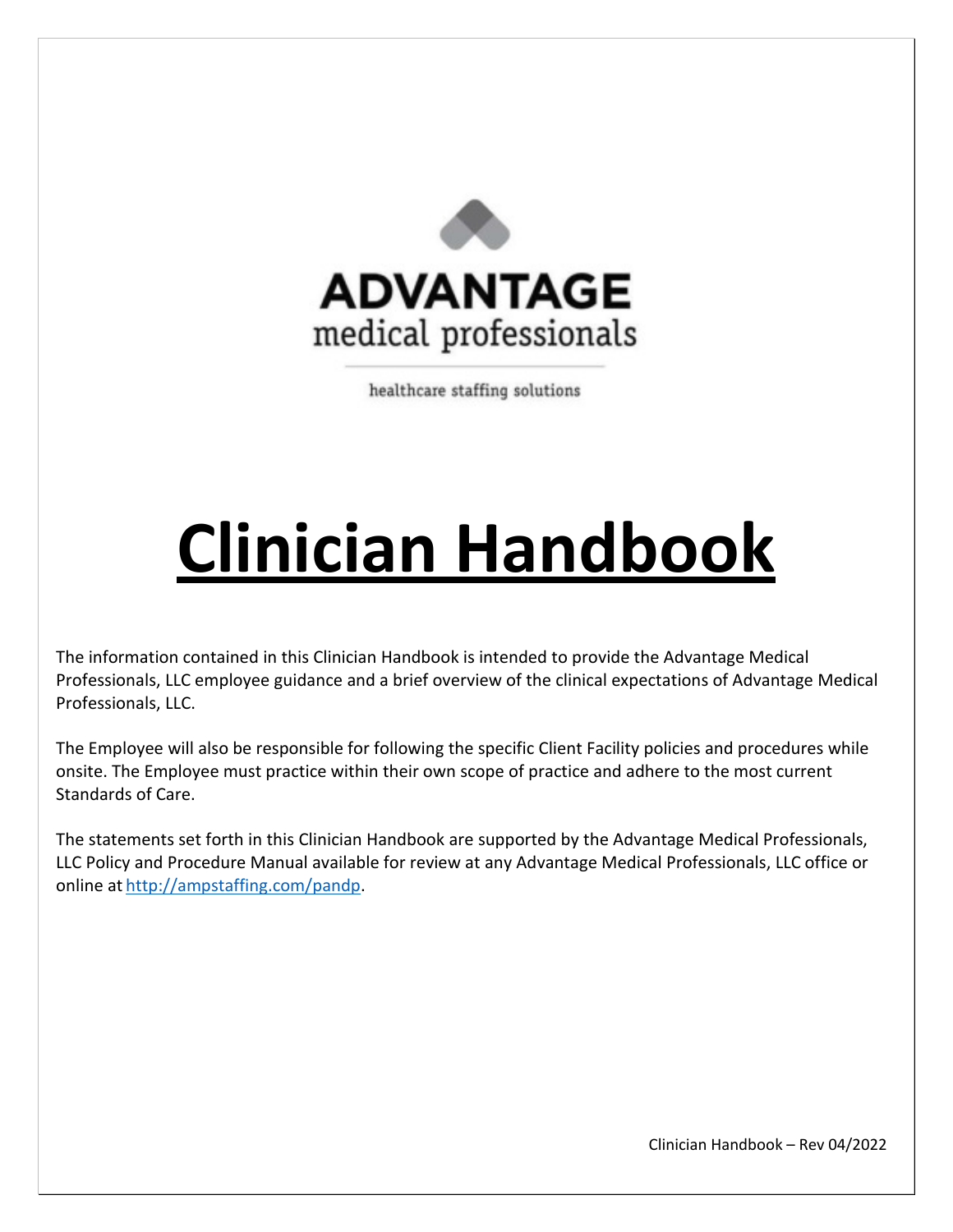# **TABLE OF CONTENTS**

| I.          | <b>Terms And Conditions for Employment</b>                                                                                                                                                                                                                                                                                                                                                                                | 03 |  |
|-------------|---------------------------------------------------------------------------------------------------------------------------------------------------------------------------------------------------------------------------------------------------------------------------------------------------------------------------------------------------------------------------------------------------------------------------|----|--|
| П.          | <b>Confidentiality Statement</b>                                                                                                                                                                                                                                                                                                                                                                                          |    |  |
| <b>III.</b> | <b>Employee File Requirements</b>                                                                                                                                                                                                                                                                                                                                                                                         |    |  |
| IV.         | <b>Loans, Gifts or Gratuities</b><br>04                                                                                                                                                                                                                                                                                                                                                                                   |    |  |
| V.          | <b>Medication Variation</b><br>05                                                                                                                                                                                                                                                                                                                                                                                         |    |  |
| VI.         | <b>Client Facility Private Duty Case Policy</b>                                                                                                                                                                                                                                                                                                                                                                           |    |  |
| VII.        | No Show & Late Cancel Policy/Penalties                                                                                                                                                                                                                                                                                                                                                                                    | 07 |  |
| VIII.       | <b>Consent to Searches</b>                                                                                                                                                                                                                                                                                                                                                                                                | 07 |  |
| IX.         | <b>Time and Attendance Policy</b>                                                                                                                                                                                                                                                                                                                                                                                         | 07 |  |
| Х.          | <b>Joint Commission Reference Information</b><br>Joint Commission Official "Do Not Use" List<br>i.<br>Joint Commission Sentinel Event Policy And Procedure<br>ii.<br>Report a Complaint about a Healthcare Organization<br>iii.                                                                                                                                                                                           | 09 |  |
| XI.         | <b>Quick Reference Guide</b><br><b>Hand Washing Indications</b><br>i.<br>ii.<br>Principles of Medication Administration / The 6 Rights<br><b>Proper Lifting Guide</b><br>iii.<br>Hoyer Lift Guide<br>iv.<br>Care and Use of a PEG Tube<br>$V_{\cdot}$<br>Care for a Tracheostomy Tube<br>vi.<br><b>Ebola Information Guidelines</b><br>vii.<br>viii.<br><b>COVID-19 Information</b><br><b>Bloodborne Pathogens</b><br>ix. | 11 |  |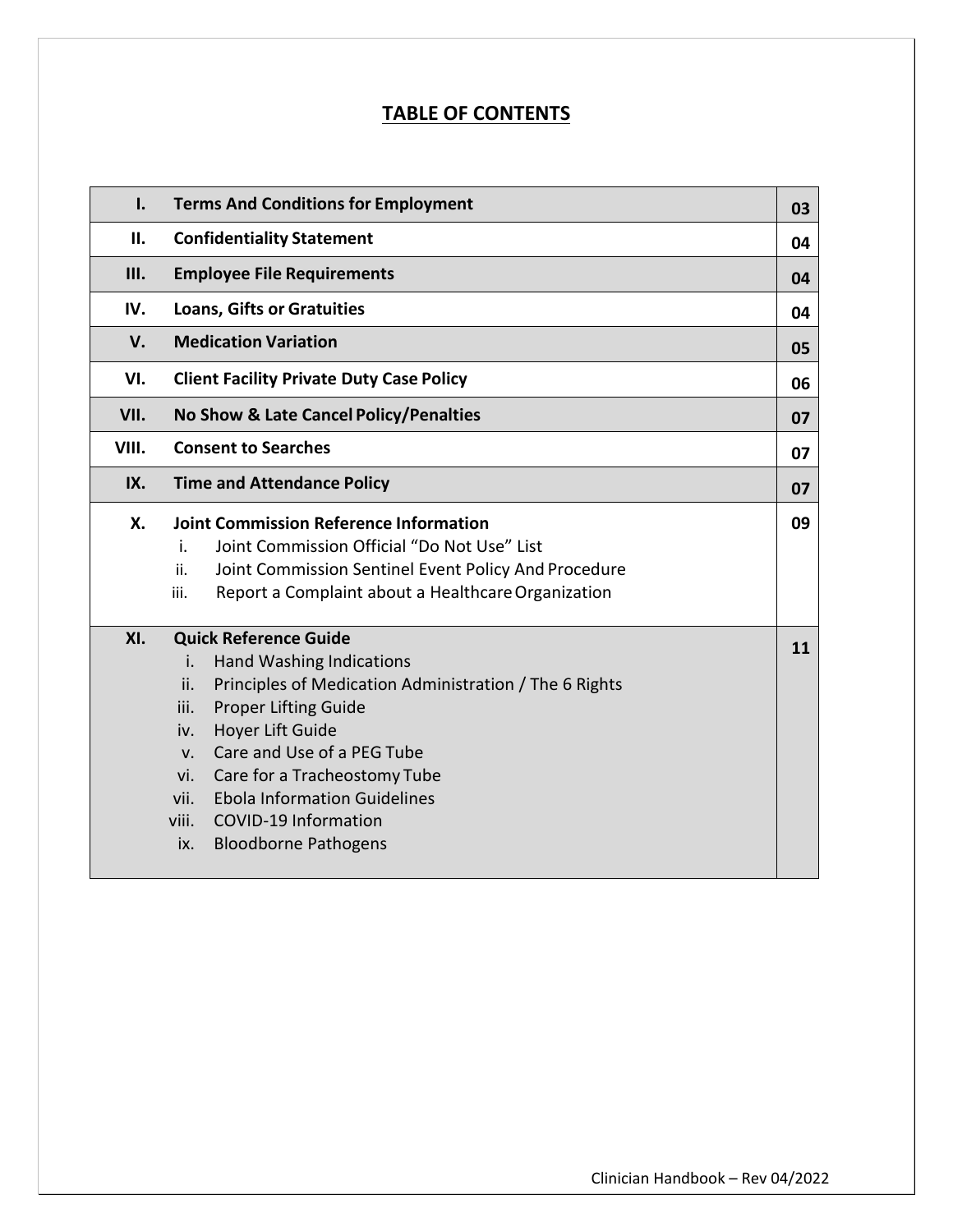# **I TERMS AND CONDITIONS FOR EMPLOYMENT**

*The following policies form a contract for employment with Advantage Medical Professionals, LLC. Failure to comply with these policies may result in termination with cause.* 

1. *AVAILABILITY* – All employees are required to call Advantage Medical Professionals, LLC with their availability. Frequent calls are encouraged. Good, clear, and frequent communication is necessary so we can keep you busy at client hospitals. These requirements must be adhered to and could jeopardize your Unemployment Benefits.

2. *ASSIGNMENTS* – When a shift is offered the employee may accept or reject that shift. All shifts must be booked through Advantage Nursing Services prior to any shift being worked. We understand and appreciate that while working shifts at a facility, arrangements may be made for future shifts and we of course want you to work those shifts with Advantage. However, Advantage must be informed of the scheduled shift or shifts prior to them being worked. Failure to notify Advantage of a shift prior to it being worked may result in you working a shift without our authorization, therefore voiding the normal insurance coverage you have when working for us. Also, failure to notify Advantage of a shift or shifts prior to them being worked may result in Advantage not being able to pay you for said shift or shifts.

We suggest that you simply tell any facility that wants to book you for shifts that you want to work, "Thank you, I would be happy to work those shifts, but please make sure to call Advantage and make them aware of it so that we can follow the proper procedures and avoid problems" and then check with Advantage the same day to confirm that the facility has in fact advised Advantage of your shift or shifts.

- 3. *RESPONSIBILITIES*  When an employee accepts an assignment, he/she is expected to:
	- A. Be at the hospital 15 minutes prior to the shift time.
	- B. Wear clean and ironed appropriate uniform.
	- C. Clock in/sign in with the nursing office or appropriate location.
	- D. Have a positive attitude, be well mannered, polite and abstain from using unbecoming language.
	- E. Follow the regulation of the client hospital, the hospital supervisory personnel and have a willingness to offer help to your co-workers.
	- F. Be flexible and as cooperative as possible.
	- G. Follow all Client Facility policies and procedures. If unclear of expectations, obtain guidance prior to performing task.
	- H. Perform all duties as described in your governing board's scope of practice and follow all standard of care guidelines.

4. *CANCELLATIONS* – Do not accept a shift unless you are absolutely certain that you will be able to fulfill your obligation. Cancellations are not acceptable, unless due to dire emergency. In such cases of extreme emergency, call ONLY the ADVANTAGE office. We will contact the hospital. ADVANTAGE and the Hospital will have to make other arrangements to cover your absence, so give us a much time as possible. A minimum of twelve (12) hour notice prior to shift time is necessary. Less than a two hour cancellation is not acceptable. The Hospital needs sufficient notice to cover your absence. An untimely cancellation reflects directly on the nurse (the hospital is expecting you) and directly on ADVANTAGE.

5. Anyone who accepts an assignment and does not show up for duty, and does not call, will be considered a "NO SHOW". This is a serious infraction which puts ADVANTAGE, the Hospital, and the nurse in a bad situation. Do not do this under any circumstances. Call Advantage even if you are running late. Refer to the Advantage No Show and Late Cancel Policy/Penalties for additional information.

6. *ACCIDENTS* – All accidents must be reported to ADVANTAGE immediately. ADVANTAGE will advise you of the names and addresses of our physicians, or approve Emergency Room care, at the time we are notified of the accident. You are not required to go to the Emergency Room for all accidents. You may call this office on a 24 hour basis for this purpose. An incident report must be filled out by the end of the shift on the day of the accident. The incident reports are available in the hospital Nursing Office. A copy of the incident report must be returned to ADVANTAGE within 24 hours of the accident. These requirements must be adhered to for Workers' Compensation consideration.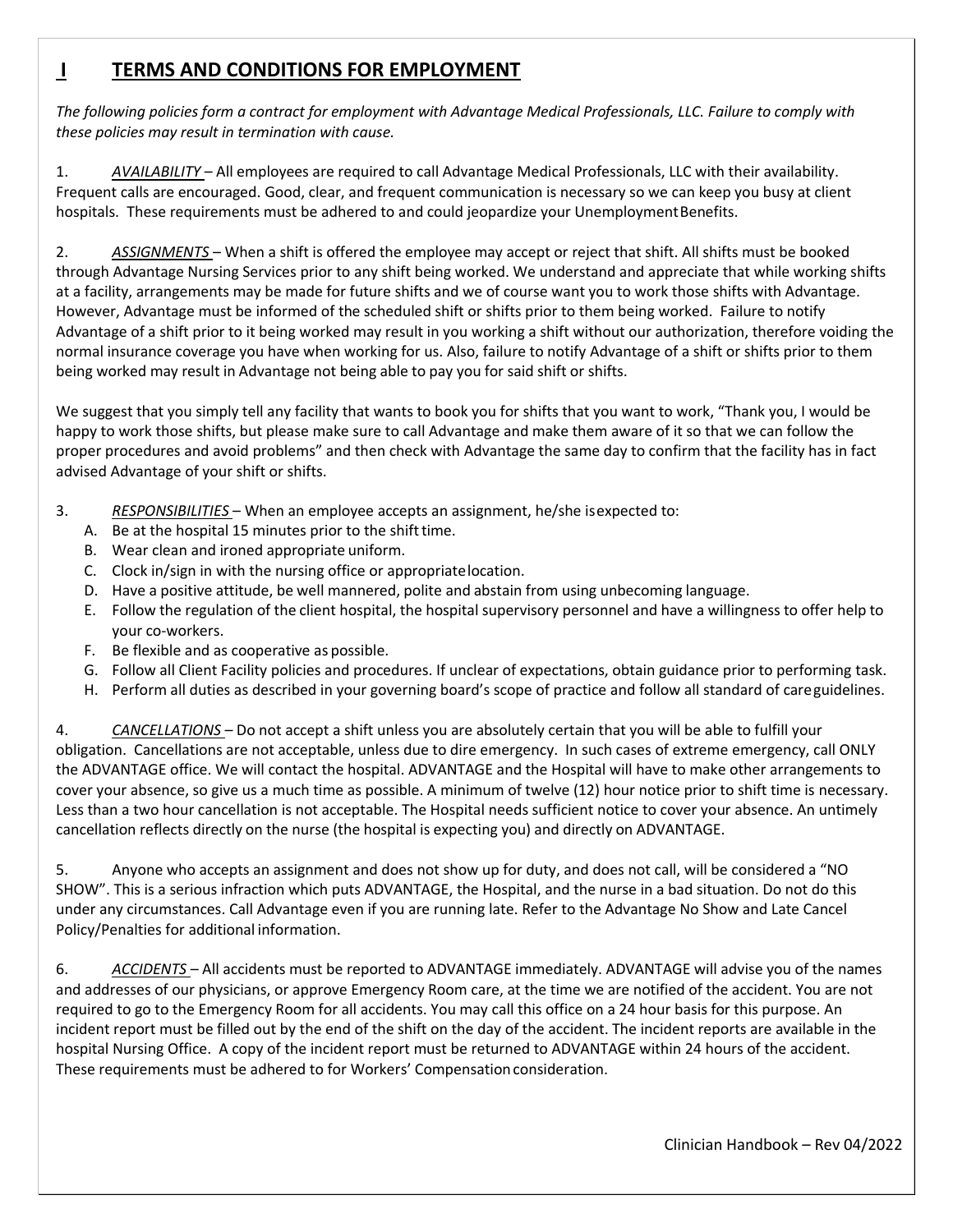# **II CONFIDENTIALITY STATEMENT**

I have been formally instructed in maintaining the confidentiality of the medical record and fully understand that the medical information regarding the patient may not be discussed with anyone either inside or outside the facility except to conduct business of the day as needed.

I understand that no medical records are to be removed from facility unless a "Release of Information" form has been completed and signed by the patient.

It is my understanding that such discussion or release of information is immediate cause for dismissal.

I have been formally instructed regarding the policies and procedures of Advantage Medical Professionals, LLC. I have attended Advantage Medical Professionals, LLC formal orientation, and have read and signed the job description pertaining to my responsibilities and classification.

# **III EMPLOYEE FILE REQUIREMENTS**

It is imperative that all Advantage Medical Professionals, LLC Clinical Field Staff keep their employee file up to date in order to stay in Active status and be eligible for assignment placement, including any Client Facility specific credentialing.

Main credentialing items that require on-going updating include: Professional License/Certificate, Certifications (BLS, ACLS, etc), AMP Annual Core Competencies, Annual Mask Fit Testing, Annual Influenza Immunization, Titers/Boosters (Hep B, MMR, Varicella, TDAP), Annual TB Records (or sooner depending on client), Annual Joint Commission and AMP Requirements, Physical, Drug Screen (client specific update), Background Screening (client specific update), Post Offer Questionnaire, and Clinical Skills Checklist, etc.

Employees who do not keep their employee file up to date will limit Advantage Medical Professionals, LLC staff ability to schedule for assignments. Per-Diem Employees whose files are not kept up to date are electing to discontinue future scheduling of assignments and breaking their Active employment status with Advantage Medical Professionals, LLC. Contract/Travel Employees on active assignment must keep their employee files up to date in order to avoid suspension of any reimbursements. If reimbursements are suspended due to expired credentials, the Contract/Travel Employee reimbursements will be issued to the Employee once their file has been brought up to date and reviewed/cleared by the Director of Nursing.

# **IV LOANS, GIFTS OR GRATUITIES**

Advantage Medical Professionals, LLC prohibits all Advantage Medical Professionals, LLC caretakers from asking for and/or accepting loans, gifts or gratuities from clients and patients. Violation of this policy will result in disciplinary action up to and including termination.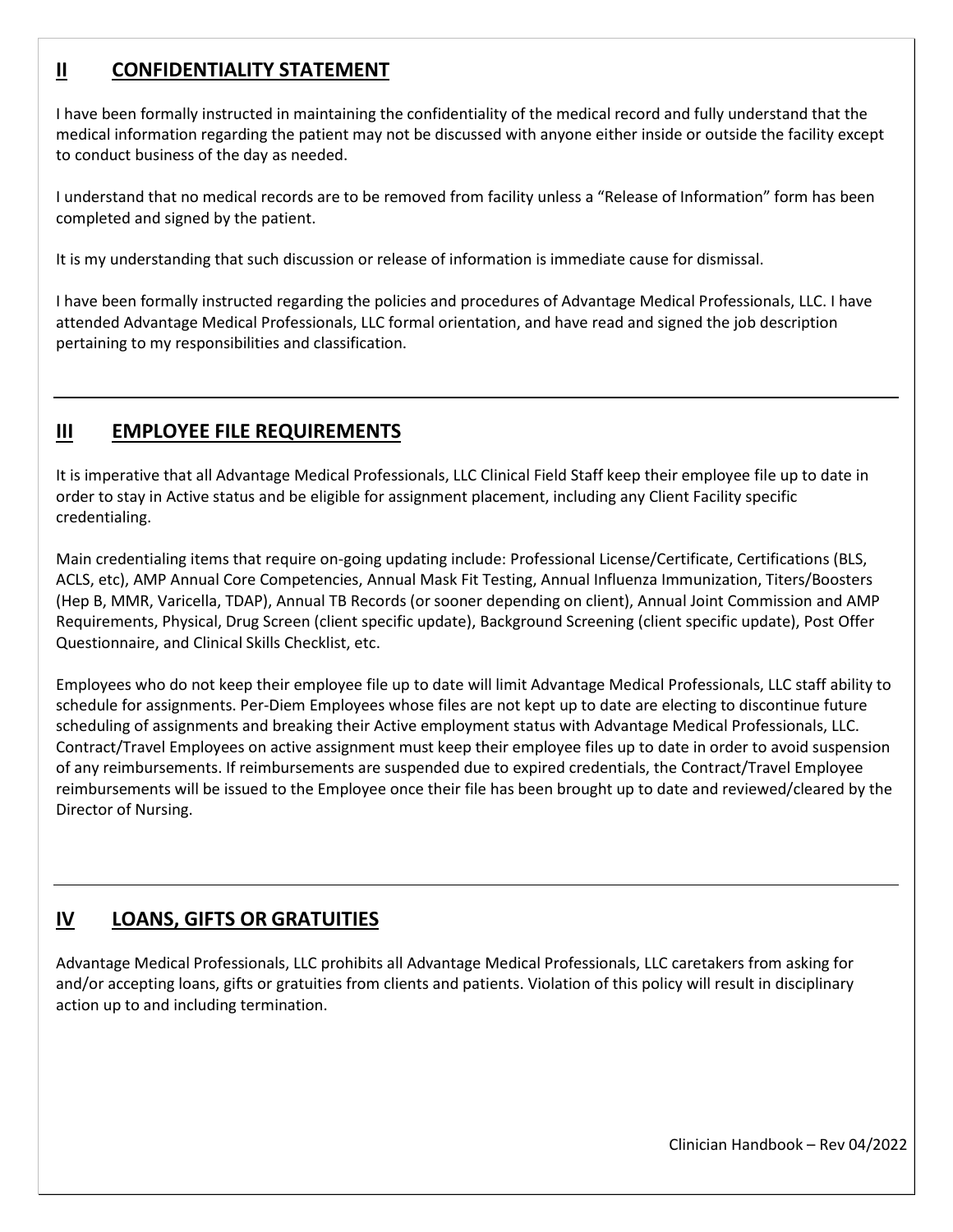### **V MEDICATION VARIATIONS** (refer to Advantage Medical Professionals Policy HR 13 for more details)

Advantage Medical Professionals, LLC encourages staff personnel to report any medication variation or patient harm while the medication is in the control of the health care professional, patient or consumer. Such events may be related to professional practice, health care products, procedures, and systems, including prescribing; order communication; product labeling, packaging, and nomenclature; compounding; dispensing; distribution; administration; education; monitoring and use.

#### **TYPES OF MEDICATION VARIATIONS:**

Medication Variations are analyzed by the types of breakdowns within the medication system. The categories of variations may not be mutually exclusive because of the multidisciplinary and multifactorial nature of medication variations. Medication variations are categorized along each functional step of the medication cycle: ordering, transcription, preparation and dispensing, administration, monitoring, equipment /environment and contributing factors.

Order Variation – Types of ordering variations include: inappropriate medication selected, inappropriate dose, illegible order, duplicate order, order not dated/timed, wrong patient/chart selected, contraindications, verbal order misunderstood, verbal order not written in the chart, wrong frequency, route, therapy duration, alert information bypassed or use of nonstandard nomenclature or abbreviations.

Transcription Variation –Transcription involves both the orders that are manually transcribed onto manual record (e.g., medication administration record (MAR) and electronically transcribed into computer systems (e.g., into the pharmacy computer system). Types of transcription variations include: wrong medication, time, dose, frequency, duration, rate patient/chart, verbal order misunderstanding, medication administration record reconciliation problems, Order not manually transcribed onto medication administration record, and wrong pharmacy order entry.

Preparation/Dispensing Variation – Types of preparation and dispensing variations include: Inaccurate labeling, wrong quantity, medication, dose, diluent, formulation, expired medication, automated dispensing systems refill variation, and delay in medication delivery.

Administration Variation – Types of administration variations include: Wrong patient, dose, time, medication, route, rate, omission, extravasation (may be an adverse drug reaction) and unauthorized dose given.

Equipment Environmental Factors – Types of equipment environmental problems included: look alike/sound-alike problems, pump problems, problems, computer problem, equipment availability, and packaging/design problem.

Contributing Factors – Types of contributing factors include: fatigue, calculation variation, knowledge deficit, performance deficit, workload, computer software issue, computer downtime, hybrid system (manual/computer processes), lack of communication between practitioners, missing critical info, alert bypassed, MAR reconciliation process, order entry into pharmacy systems, accessed via override, charting related variation, medication reconciliation at transitions.

**Other** - Any system breakdown that is not captured with one of the above predefined breakdown point should be classified as "other" and described.

#### **MEDICATION VARIATION EXCEPTIONS:**

Omission Variation - The failure to administer an ordered dose to a patient before the next scheduled dose, if any. Exclusions would be (1) a patient's refusal to take the medication or (2) a decision not to administer the dose because of recognized contraindications. If an explanation for the omission is apparent (e.g. patient was away from nursing unit for tests or medication was not available), that reason should be documented in the appropriate records.

Wrong Time Variation - Administration of medication outside of its scheduled administration time excluding doses that deviate due to logistical administration. Employee MUST follow Client Facility specific process for administration and documenting all routine medications within 60 minutes and time critical medications within 30 minutes. If unclear of requirement obtain guidance from Client Facility management and/or pharmacy.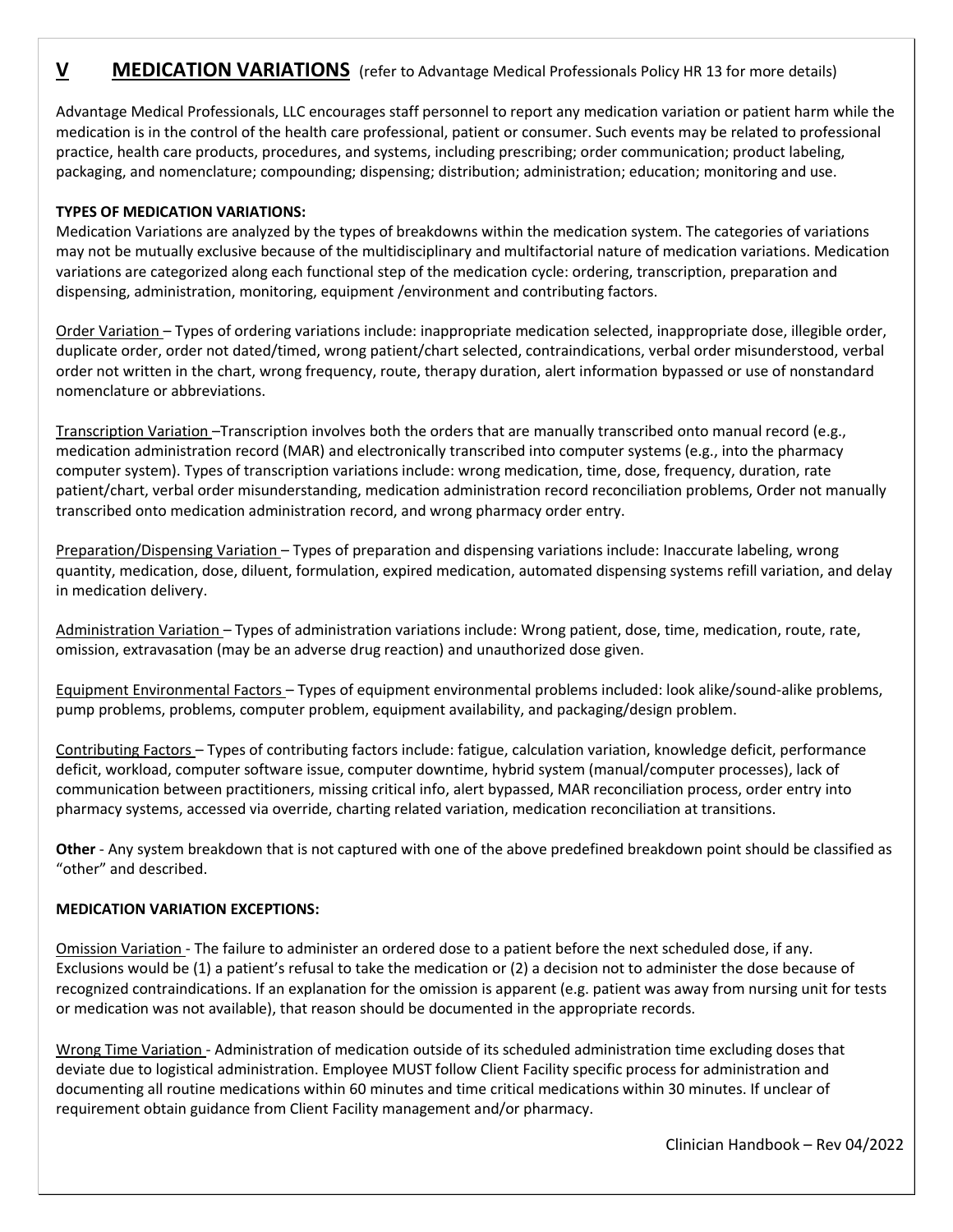Wrong Dosage Form Variation - Administration to the patient of a drug product in a different dosage form than ordered by the prescriber. Excluded would be accepted protocols (established by the Pharmacy and therapeutics committee) that authorize pharmacists to dispense alternate dosage forms for patients with special needs (e.g., liquid formulations for patients with naso-gastric tubes or those who have difficulty swallowing), as allowed by state regulation.

#### **MEDICATION VARIATION REVIEW**

Upon discovery of an unusual incident regarding a medication, the staff member should immediately notify the nursing staff and attending physician or immediate clinical supervisor in the area assigned. The staff member will report the incident immediately by submitting an occurrence/incident report according to the facility guidelines. If the variation occurred that resulted in potential patient harm, the employee is to contact Advantage Medical Professionals, LLC management immediately. If the patient has sustained serious illness/injury as a result of the incident, Advantage Medical Professionals, LLC senior management MUST be notified.

The medication variation report should include:

- 1. Patient demographics (name, location, medical service)
- 2. Notation as to medical personnel who were notified of the incident (i.e. physician)
- 3. Type of System Breakdown
- 4. Severity rating of the incident
- 5. Name and title of person reporting and how to contact them
- 6. Accurate description of incident

Action to be taken by Advantage Medical Professionals, LLC:

- A. First Occurrence: senior management to follow-up with personnel involved in the incident. Employee must complete the incident/occurrence report required for the facility. DO NOT COPY the facility incident/occurrence report. Write a separate occurrence of the incident on paper or in e-mail format to senior management, to review. The employee will receive a coaching, including information on the Rights and Responsibilities of Medication Administration.
- B. Second Occurrence: The employee will be required to complete the assigned Medication Safety Test with the API system. Employee will not be assigned any shifts until successful completion with an 80 % or greater.
- C. Third Occurrence: action to be determined by Advantage Medical Professionals, LLC senior management.

# **VI CLIENT FACILITY PRIVATE DUTY CASE POLICY**

When assigned to a Private Duty Case, the Terms and Conditions of Employment remains in effect. In addition, the following is expected:

- When an Advantage Medical Professionals, LLC Employee is assigned to a private duty, the Employee is at no time to leave the patient unattended.
- At some Client Facilities, Advantage Medical Professionals, LLS Employees can take a break when a Client Facility employee is available to sit with the patient. It is important that the Advantage Medical Professionals, LLC Employee confirm Client Facility policy and protocol.
- At other hospitals, the Advantage Medical employee may ask for relief, but the hospital is not obligated to relieve them, so they are not to leave the patient.
- When an Advantage Medical employee has been assigned a private duty, they must come prepared to stay in the room with the patient the entire shift. This may require them to bring their lunch to be eaten in the patient's room.
- If the Advantage Medical employee is a smoker, they may not be able to take smoke breaks. They may want to reconsider whether or not they should take the case.
- If an Advantage Medical Professionals, LLC employee violates this policy, the Employee will be removed from the case and details of the violation will be documented in the employee's file.
- Advantage Medical Professionals, LLC Employees keep the safety of the patient in mind, and never leave the patient unattended.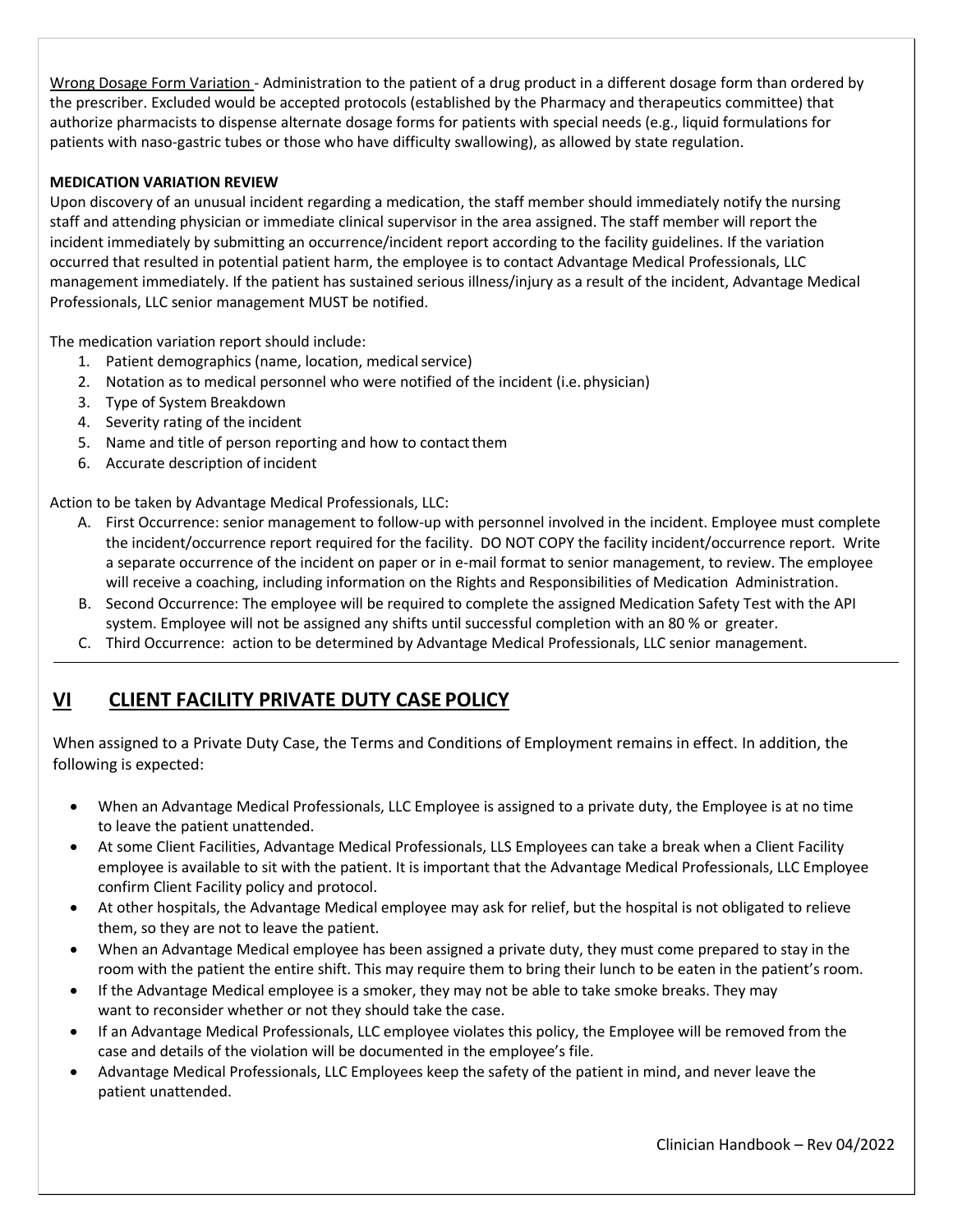# **VII NO SHOW & LATE CANCEL POLICY/PENALTIES**

Advantage Medical Professionals, LLC Employees are under no obligation to accept an assignment with Advantage Medical Professionals, LLC; however, if the Advantage Medical Professionals, LLC Employee accepts an assignment, the Employee is required to honor the commitment and to work the assignment as scheduled. If for any reason the Employee is unable to honor this commitment to work the assignment, the Employee must notify Advantage Medical Professionals, LLC as soon as possible or at least two (2) hours prior to the start time of the scheduled shift.

If the Employee fails to give Advantage Medical Professionals, LLC notice of cancellation no less than two (2) hours notice prior to the start time of the scheduled assignment – OR – fails to notify Advantage Medical Professionals, LLC at all the inability to make the shift assignment, the Employee will be subject to disciplinary action up to and including termination. Excessive cancellations (defined as more than three (3) cancellations in any given three (3) month period) even with at least two (2) hours' notice may result in disciplinary action up to and including termination.

# **VIII CONSENT TO SEARCHES**

Whenever a manager or supervisor has reasonable suspicion that an Employee has violated the policy regarding the removal of property from a patient, hospital or any facility, the supervisor may, without notice, inspect vehicles, lockers, work areas, desks, purses, briefcases and other locations or belongings. Refusal by an employee to consent or to cooperate with a search or inspection will require immediate suspension of the employee pending investigation. Advantage Medical Professionals, LLC will decide whether to take any disciplinary action, up to and including termination, on the basis of the evidence then available to Advantage Medical Professionals, LLC; as well as any reasonable inferences which Advantage Medical Professionals, LLC draws from that evidence and the refusal to consent to the search.

# **IX TIME AND ATTENDANCE POLICY**

**Purpose:** Advantage Medical Professionals, LLC recognizes the need to balance unforeseen personal and medical situations along operational needs of our clients. The purpose of this policy is to establish and communicate guidelines for tardiness and attendance in order for Advantage Medical Professionals clinical employees including RN/LPN/C N A to provide quality service to our clients and the patients they serve.

**Policy Statement:** The policy applies to all clinical Employees.

#### **Procedure Guidelines:** Definitions.

Definition of absence occurrence: an employee who does not report for an assigned shift, but has adhered to proper notification guidelines.

Definition of unexcused absence occurrence: an employee who does not report for an assigned shift and fails to notify staffing within the guidelines for notification of absence.

Definition of a tardiness occurrence: an employee is considered tardy when he/she does not report on time to the assigned client's work area at the start of the scheduled shift. This also applies to leaving early and returning late from lunch and breaks.

Definition of a no call/no show: employees must report their absence each day, failure to do so is considered a no call/no Show.

Excessive Self-Cancellation definition: more than three (3) cancellations in any given three (3) month period, even those with at least two (2) hours' notice.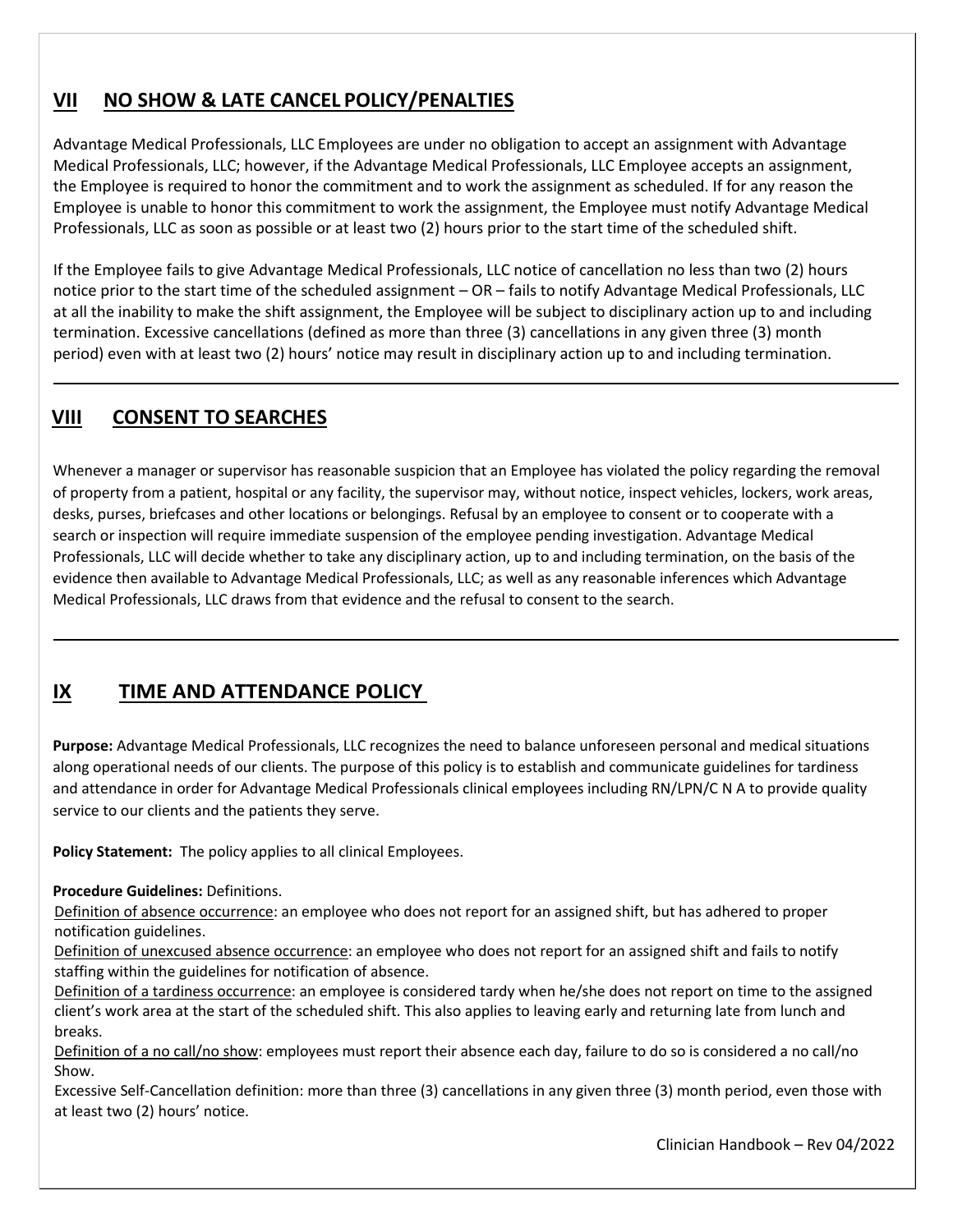**Notification:** Employees must notify Advantage Medical Professionals, LLC staffing personnel at least two (2) hours prior to the start of the scheduled shift assignment if they are going to be late or absent. Employees on contract assignments must also notify the unit assigned at the contracted Client Facility.

Guidelines for attendance control: each case will be reviewed and handled on an individual basis at the discretion of senior management and from recommendations from Human Resources. All evaluations and performance will be considered when determining any disciplinary actions or performance improvement measures.

Possible Performance Improvement Actions can include but are not limited to the following:

Absence with proper notification:

- 1. Two (2) occurrences in a calendar year period results in a verbal warning.
- 2. Four (4) occurrences in a calendar year results in a documented written warning.
- 3. Any additional incidents will result in further disciplinary action up to and including termination.

#### Absence without proper notification:

- 1. One (1) occurrences in a calendar year results in a documented verbal warning.
- 2. Two (2) occurrences in a calendar year results in a documented written warning.
- 3. Any additional incidents will result in further disciplinary action up to and including termination.

#### Tardiness: calendar year

- 1. First occurrence: no action.
- 2. Second occurrence: verbal warning.
- 3. Third occurrence: written warning.
- 4. Fourth occurrence: Any additional incidents will result in further disciplinary action up to and including termination.

#### No call/no show:

- 1. First occurrence: written warning.
- 2. Second occurrence: further disciplinary action up to and including termination.

#### *Excessive self-cancellations, as defined above, will result in disciplinary action up to and including termination.*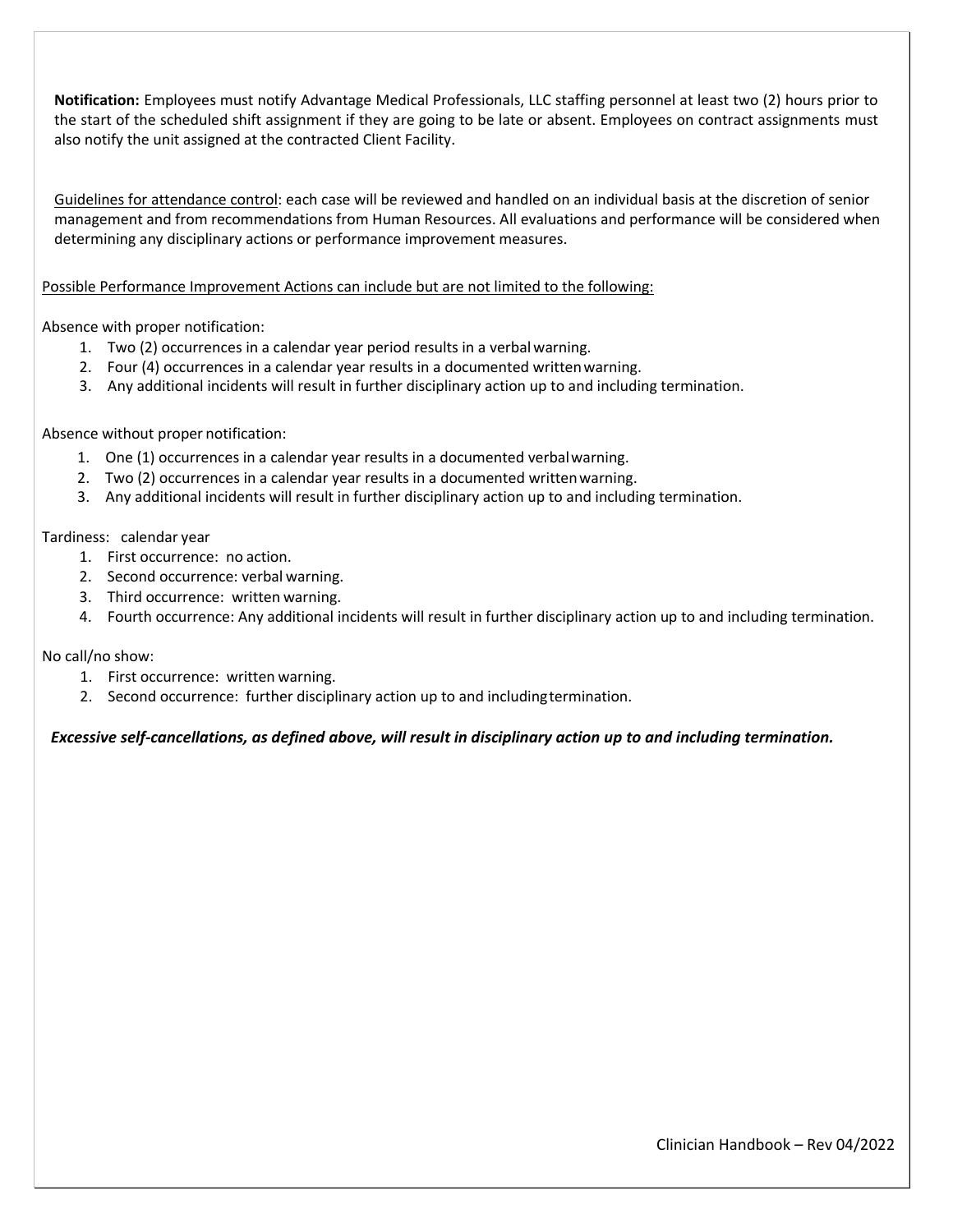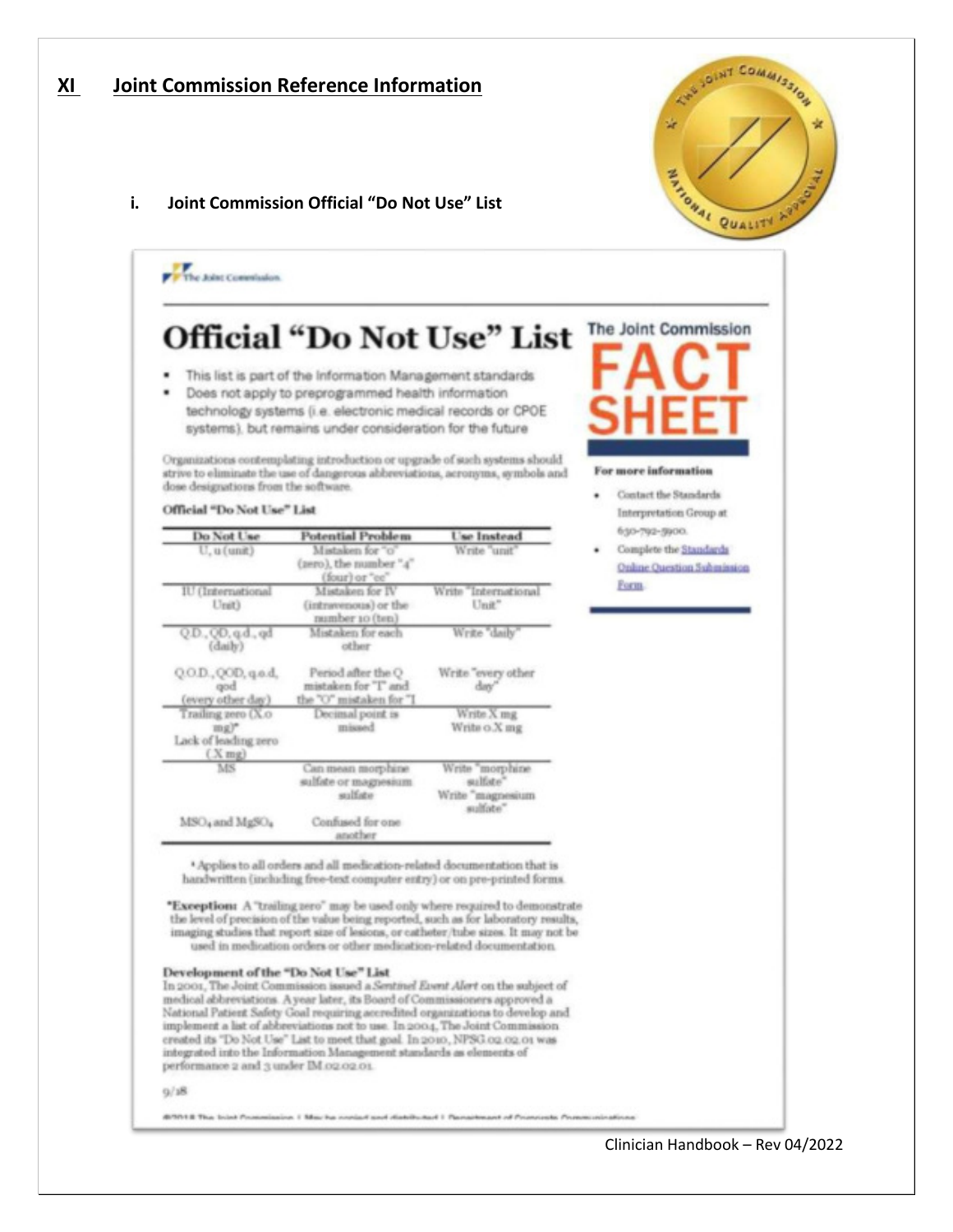#### **ii. Sentinel Event Policy and Procedures**

#### <http://www.jointcommission.org/SentinelEvents/PolicyandProcedures/>

In support of its mission to continuously improve the safety and quality of health care provided to the public, The Joint Commission reviews organizations' activities in response to sentinel events in the accreditation process. Including all full accreditation surveys and random unannounced surveys and, as appropriate, for-cause surveys.

A sentinel event is an unexpected occurrence involving death or serious physical or psychological injury, or the risk thereof. Serious injury specifically includes loss of limb or function. The phrase "or the risk thereof" includes any process variation for which a recurrence would carry a significant chance of a serious adverse outcome. Such events are called "sentinel" because they signal the need for immediate investigation and response. The terms "sentinel event" and "medical error" are not synonymous; not all sentinel events occur because of an error and not all errors result in sentinel events.

#### **iii. Report a Complaint about a Healthcare Organization**

If you have a complaint about the quality of care at a Joint Commission accredited health care organization, The Joint Commission wants to know about it.

**You can submit your complaint the following** (Include name, street address, State of the organization)**:** 

- > Online
- $\triangleright$  Send via US Mail
- $\triangleright$  Fax
- $\triangleright$  E-mail
- $\triangleright$  Summarize the issues in 1 to 2 pages

#### **Report a complaint about a Health Care Organization**

When submitting a complaint you may provide your name and contact information or you may submit your complaint anonymously. Providing your information also gives The Joint Commission the ability to contact you if additional information is needed. The Joint Commission will not disclose any information about who provided the information, but the complaint with the subject will be disclosed for the investigation purposes

Report a complaint about a Health Care Organization

The Joint Commission forbids the organization from taking retaliatory actions against employees for having reported quality of care concerns.

The Joint Commission Contact Information

| Phone   | 800-994-6610                                      |
|---------|---------------------------------------------------|
| Fax     | 630-792-5636 - ATTN: Office of Quality Monitoring |
| E-Mail  | complaint@jointcomission.org                      |
| Address | <b>Office of Quality Monitoring</b>               |
|         | The Joint Commission                              |
|         | One Renaissance Boulevard                         |
|         | Oakbrook Terrace IL 60181                         |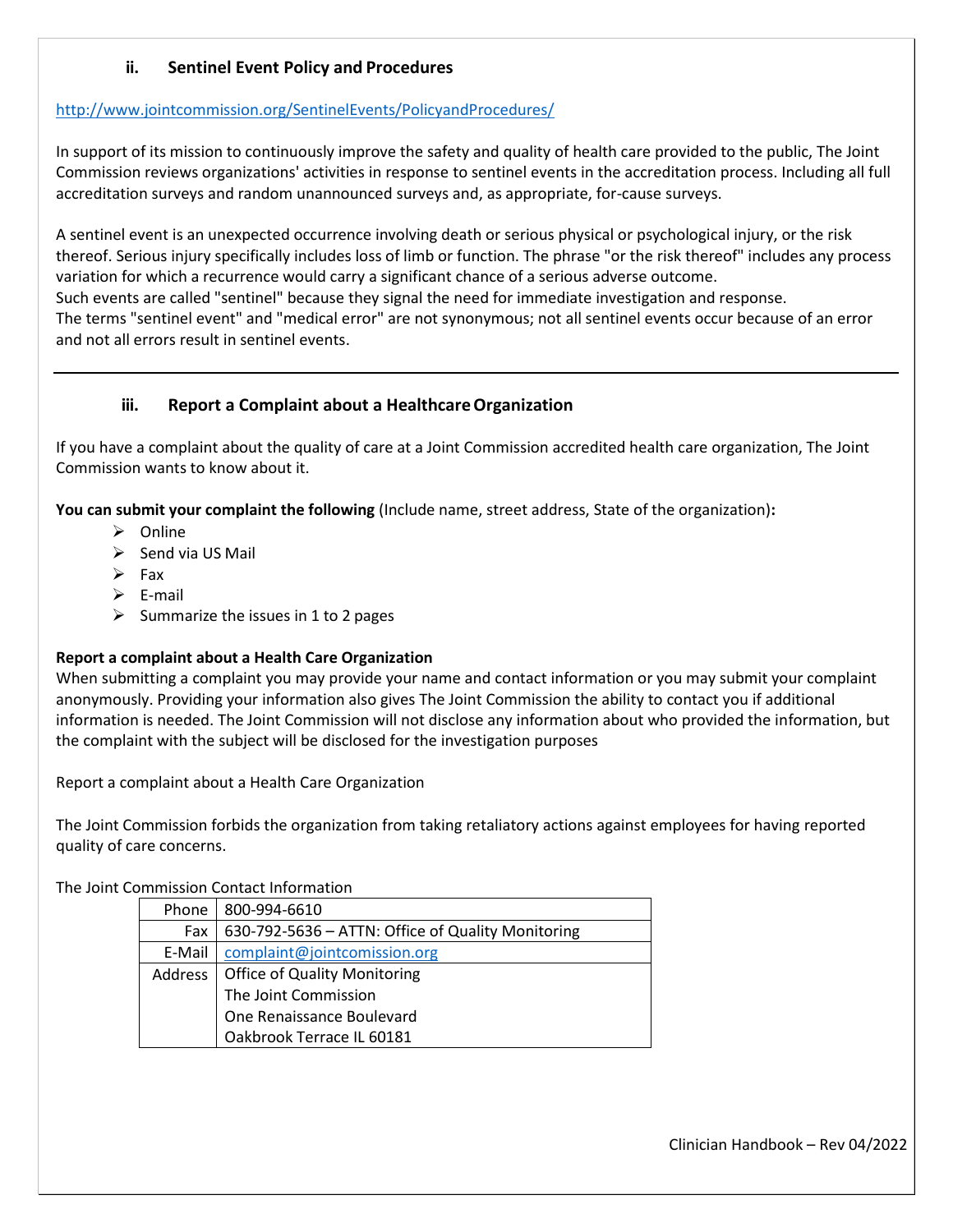# **XII Quick Reference Guides** (for informational purposes only)

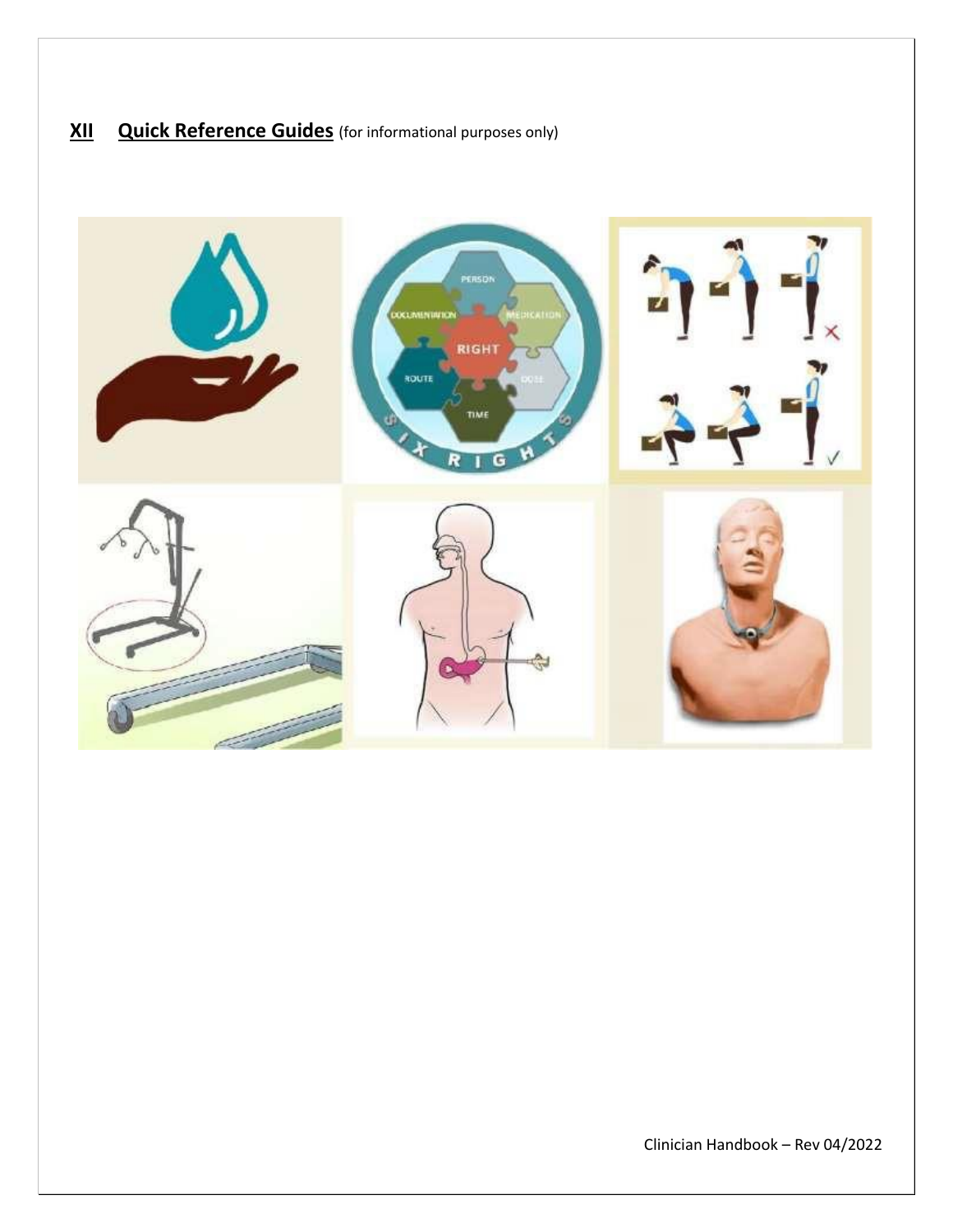#### **i. Hand Washing Indications**

#### **In the absence of a true emergency, personnel should always wash their hands:**

- $\triangleright$  When entering or leaving a patient's room.
- $\triangleright$  Before performing invasive procedures.
- $\triangleright$  Before taking care of susceptible patients, such as those who are severely immunocompromised and newborns.
- $\triangleright$  Before touching wounds.
- $\triangleright$  After situations during which microbial contamination of hands is likely to occur, especially those involving contact with mucous membranes, blood or body fluids, secretions, or excretions.
- $\triangleright$  After touching sources that are likely to be contaminated.
- $\triangleright$  After taking care of an infected patient.
- $\triangleright$  Between contacts in high-risk units.
- $\triangleright$  Most routine hospital activities involving indirect patient contact such as handing patient medications, foods, or other objects, do not require hand washing.

#### **Hand washing Technique:**

For routine hand washing, a vigorous rubbing together of all surfaces of lathered hands for at least 10 seconds, followed by through rinsing under a stream of water is recommended.



#### **Hand washing with Plain Soap:**

- $\triangleright$  Plain soap should be used for hand washing unless otherwise indicated.
- $\triangleright$  If bar soap is used, it should be kept on racks that allow drainage of water.
- $\triangleright$  If liquid soap is used, the dispenser should be replaced or cleaned and filled with fresh product when empty; liquids should not be added to a partially full dispenser.

#### **Hand washing with Antimicrobial-Containing Products:**

- $\triangleright$  Antimicrobial hand washing products should be used for hand washing before personnel care for newborns and when otherwise indicated during their care, between patients in high-risk units, and before personnel take care of severely immunocompromised patients.
- Antimicrobial-containing products that do not require water for use, such as foams or rinses, can be used in areas where no sinks are available.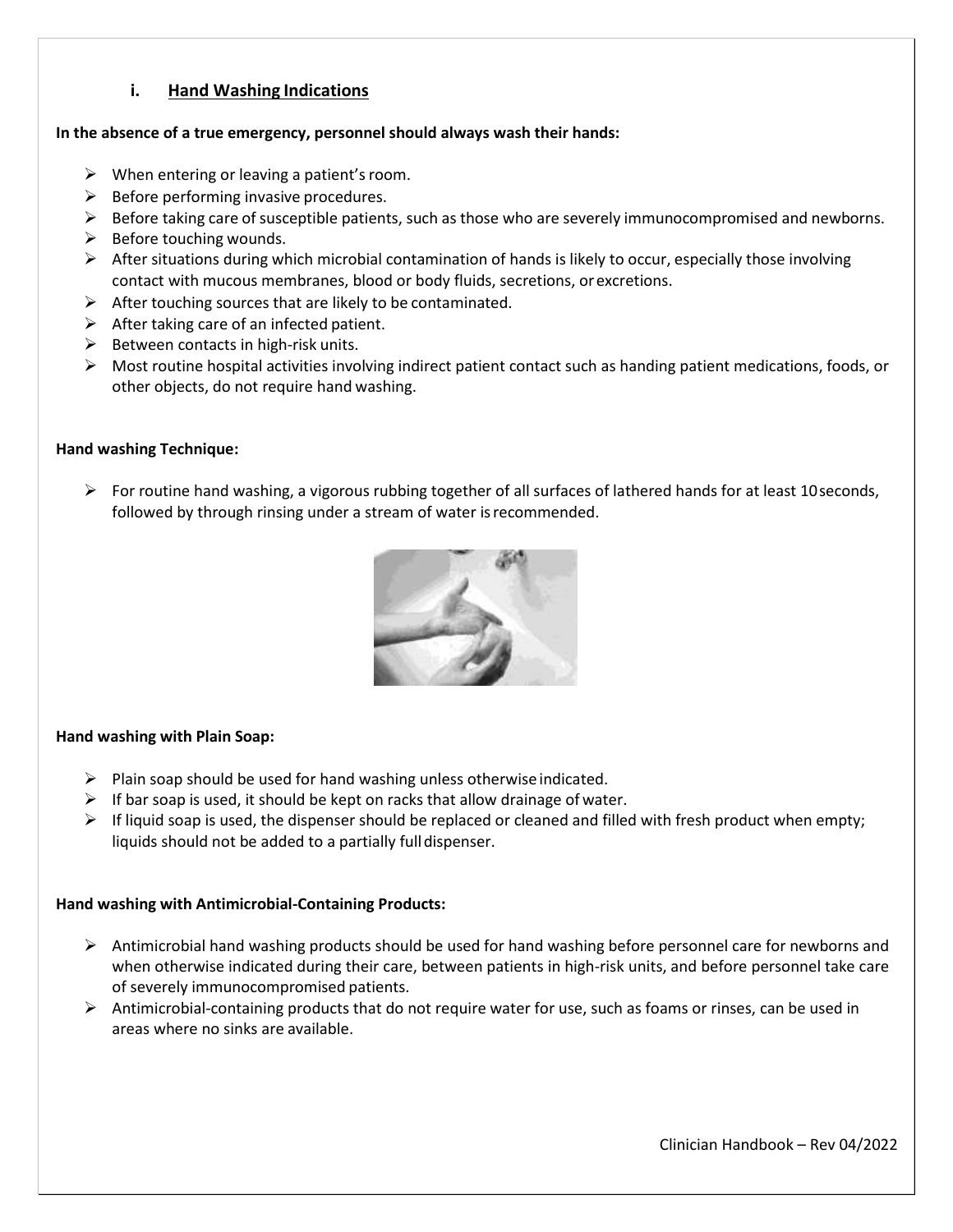#### **ii. Principles of Medication Administration**

When giving medications, regardless of the type of medication, there are some basic principles that must always be followed. They are:

- Talk with the patient/individual and **explain** what is being done before giving any medication. Answer any questions the patient may have.
- **Help** the patient to be as involved as possible in the process.
- **Provide privacy** for the patient
- Give medication administration your **complete attention**.
	- o Give medications in a quiet area, free from distractions.
	- o **Never leave medications unattended**, even for a moment!
- **Wash your hands**! You must wash your hands before giving medications and then again after you have medication to each individual patient.

#### **The Six Rights**

When giving a medication, regardless of the type of medication, Employees must always follow the six rights. Each time a medication is administered, you need to be sure to have the:

**Right individual** -You must compare the individual's name on the prescription label, the medication order and the medication log. Make sure that they match. If they do not match, or if there is any doubt about whether you are giving the correct medication ASK QUESTIONS!

**Right medication** - Look at the medication. If there is anything different about the size, shape or color of the medication, call the pharmacist before you give it. It could be that you have been given a different generic brand of the medication. But sometimes when a medication looks different it means that you have the wrong medication.

**Right dose** - The right dose is how much of the medication you are supposed to give the individual at one time.

**Right time** -Some medications must be administered only at very specific times of the day. For other medications, the time of day that you give the medication is less critical.

**Right route** - The route means how and where the medication goes into the body.

**Right documentation** - All documentation must be done at the time that the medication is administered. Double check your documentation as soon as you have finished giving medications and again at the end of the day.



Each time you give a medication, you must systematically and conscientiously check your procedure against these six rights.

When assigned to a facility be sure to follow the facilities policy and procedure for medication administration including patient, and/or medication bar code scanning as well as electronic vs paper documentation.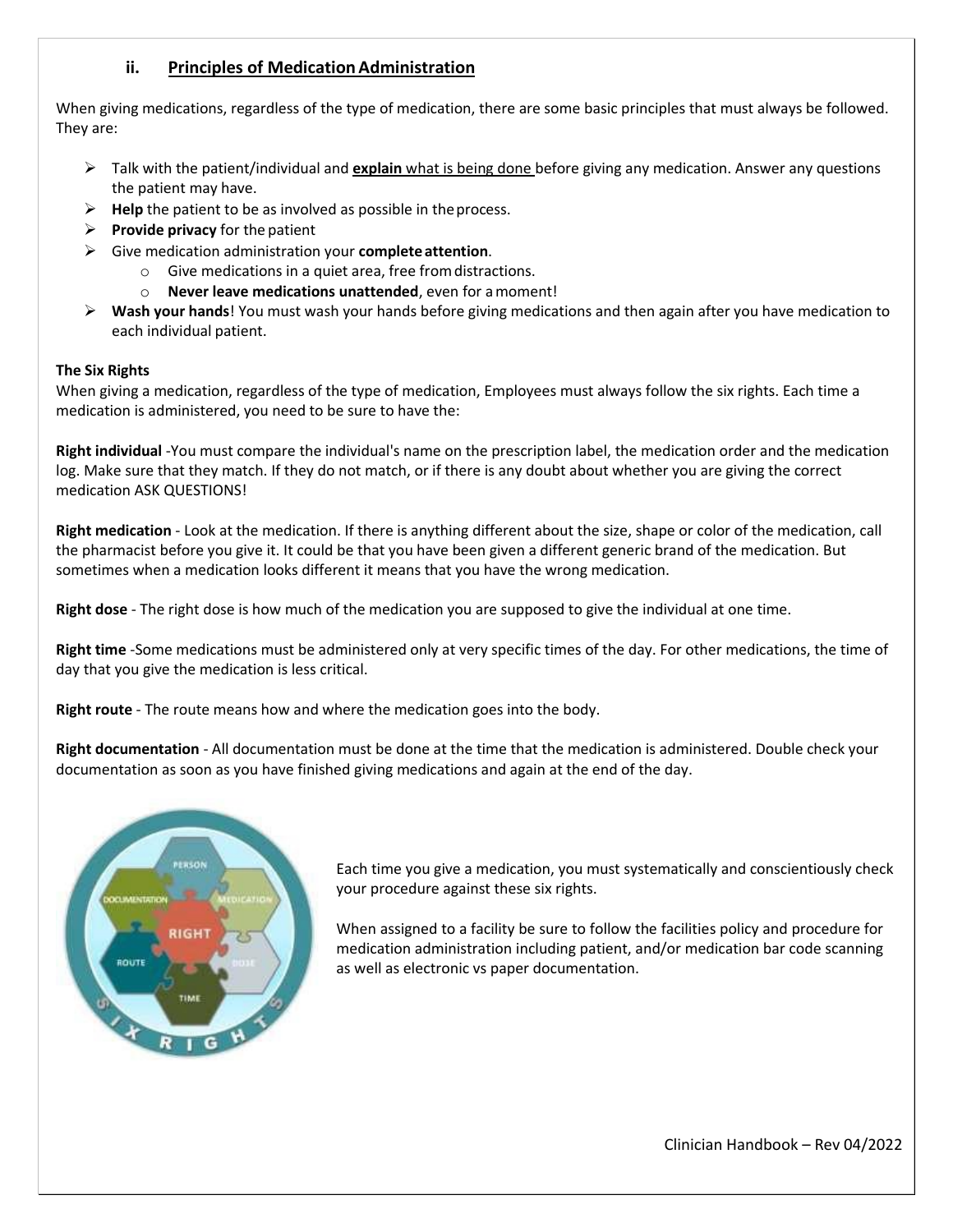#### **iii. Proper Lifting Guide**

Since back injuries comprise the single greatest category of pain and injury, it is imperative to lift properly. Some helpful hints and common sense tips are given below.

- 1. **Plan your lift**  mental lifting first: visualize your approach, lifting, and placement. Test your load
- 2. **Ask for help**  If possible, ask someone to help you lift a heavy or bulky object.
- 3. **Get a firm footing**  Keep your feet apart to create a stable, wider base; toes should point out
- 4. **Bend your knees**  Do not bend at the waist. Keep your back straight, bending forward with your knees locked puts 200lbs of force on your lower back.
- 5. **Tighten stomach muscles**  The abdominals support your spine when you lift properly, which offsets the force of the load.
- 6. **Lift with your legs**  Let your powerful leg muscles do the work. Do not twist and lift at the same time… this can cause a severe injury.
- 7. **Keep the load close to your spine**  Lifting with your forearm extended puts 10 times more pressure on your lower back.
- 8. **Keep your back upright**  Leaning toward the load adds the weight of your upper body to the load you are lifting.



#### **DO NOT LIFT HEAVY OBJECTS OVERHEAD**

This stance violates most of the safety rules above. Get someone to help you or use a lifting device.

#### **PUSH INSTEAD OF PULLING**

Pushing with your arms uses your leg and abdominal muscles. Pulling stresses your back and arms.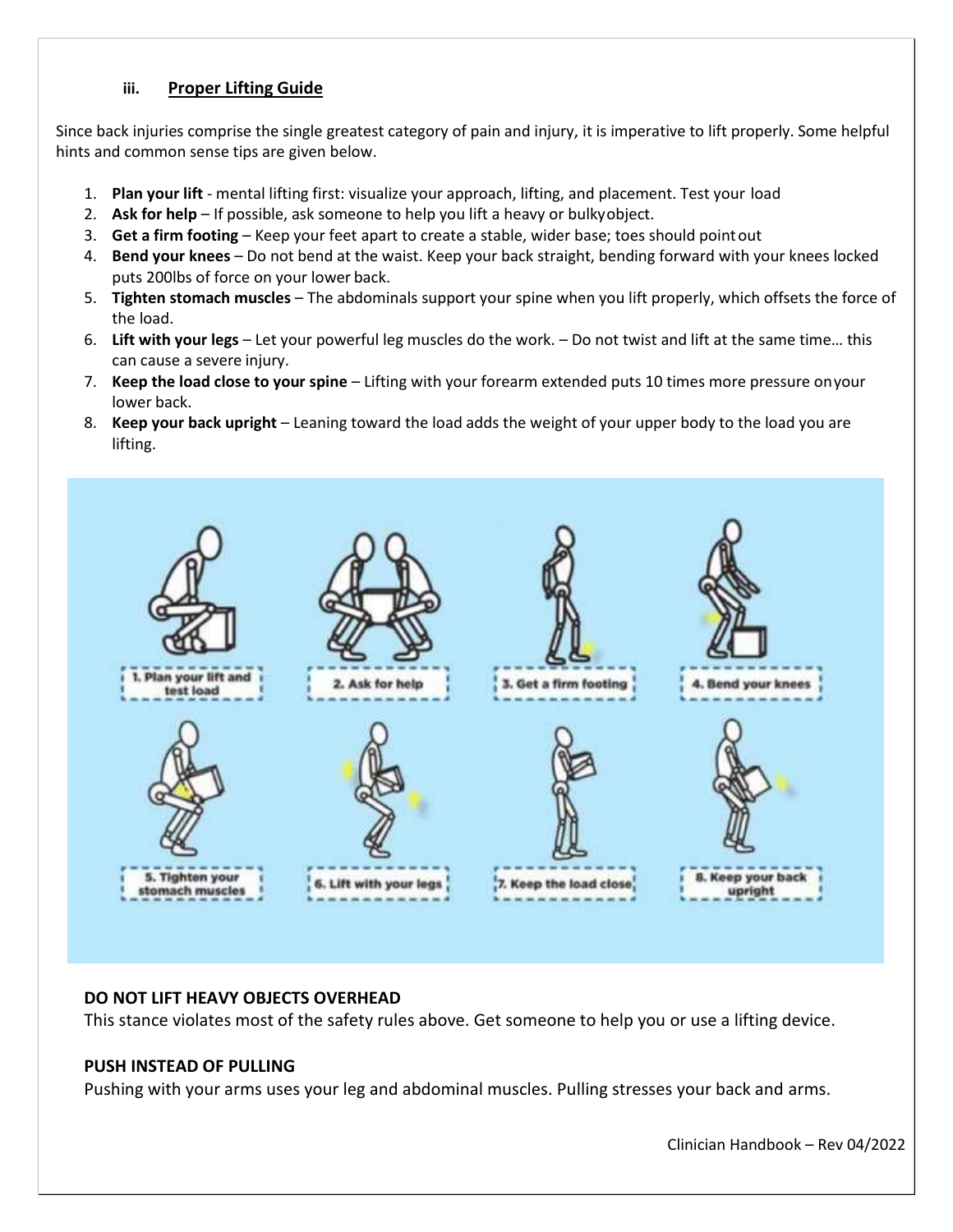#### **iv. Hoyer Lift Guide**

#### **Typical Hoyer Lift**

Hoyer Lifts allow a person to be lifted and transferred with a minimum of physical effort. Before attempting to lift anyone practice with the lifter by using a helper, not the patient. You must know and understand how the lifter will feel with a patient in it. Be certain to explain the lifting sequence to the patient before attempting to lift them the first time. The Boom of the lift does not swivel. The patient's weight must be centered over the base legs at all times. Do not attempt to lift patient with the mast/boom assembly swiveled to either side. Always keep patient facing the attendant operating the lifter.



- Manual and Powered Hoyer Lifts operate similarly. The manual versions have hydraulic cylinders and a hand-pump, the powered patient lifters use rechargeable battery packs and a pushbutton hand control. All lifts share the same nomenclature names as pictured (left).
- To raise the patient the base of the Hoyer Lifter must be spread to its widest possible position to maximize stability.
- To lower patient open the hydraulic pressure release knob by turning it counter-clockwise, not more than one full turn. The release knob is located on pump near pump handle. Battery powered Lifters have a button on the hand control for lowering patient.

If patient needs support and is in a hospital bed, raise side rails and have patient hold onto rails. Raise the level of the bed to the highest position before moving the patient onto the sling. This will reduce strain on the caregiver's back. Also, when the patient is ready to be lifted, lower the side rail and the level of the bed, decreasing the distance the patient has to be elevated.

#### **Positioning the Lift for Use:**

- 1. With the legs of the base open and locked, use the steering handle to push the patient lift into position.
- 2. Lower the patient lift for easy attachment of the sling.



Positioning the Lift for Use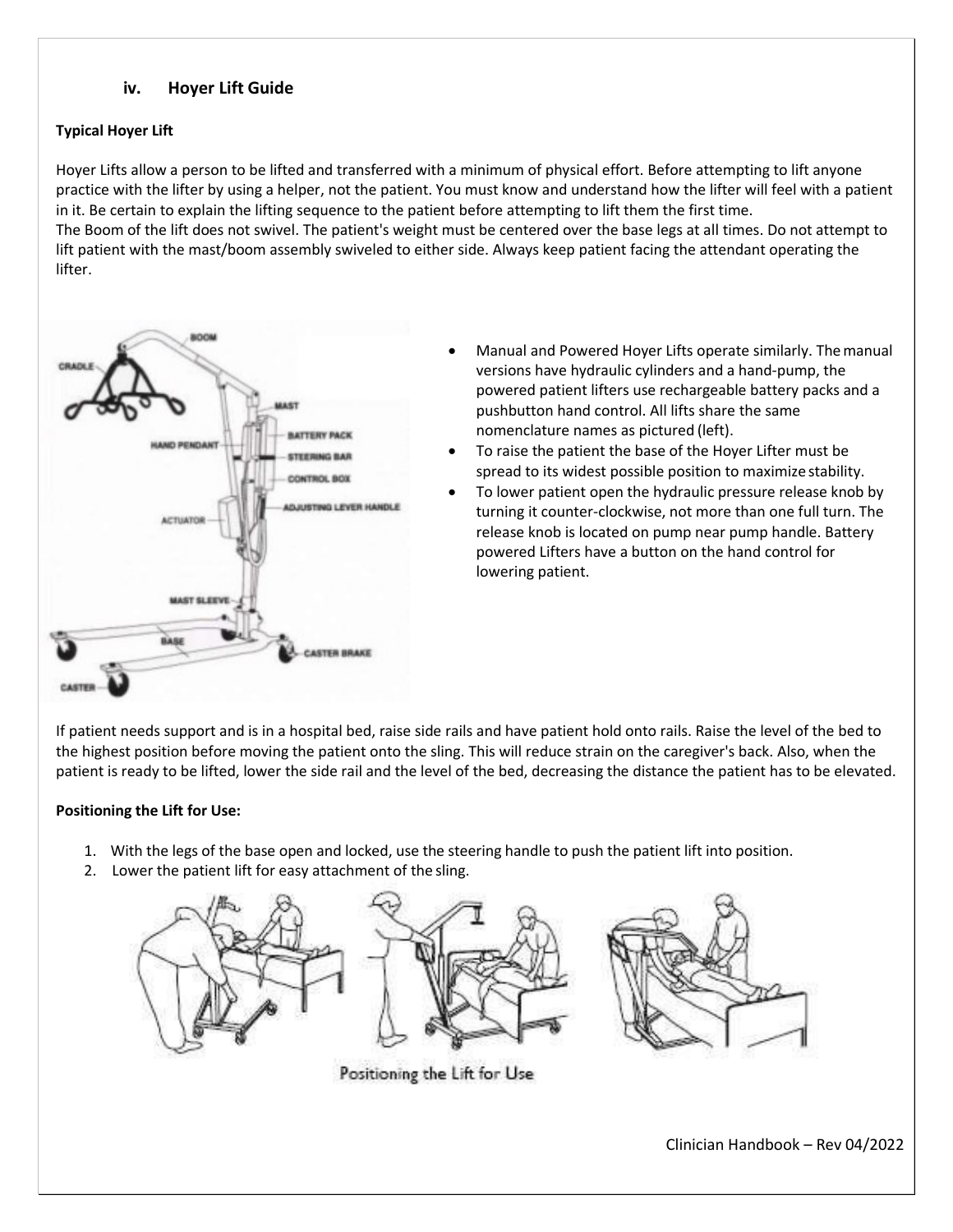- 3. When the patient is clear of the bed surface, swing their feet off the bed.
- 4. Using the steering handle, move the lift away from the bed.
- 5. When moving the patient lift away from the bed, turn the patient so that he/she faces assistant operating the patient lift.
- 6. Press the DOWN button (electric) or open the control valve (manual/hydraulic) lowering patient so that his feet rest on the base of the lift, straddling the mast. Close the control valve.



#### **The Sling**

The U-Sling is the most commonly used sling for transferring patient from bed. Consult the sling manual on how to fold the sling before placing under patient. Folding the sling makes for less work. The U-Sling wraps around the thigh and cross between the legs. This gives the patient a secure feel and prevents patient sliding out of the sling.

Below is a diagram of a typical "Internet image" (see diagram 1) of a typical padded U-Sling. The image is meaningless if you do not have a visual of what this looks like when in actual use. See diagram 2 showing the patient in a comfortable seated position facing the attendant. Feet should rest on the base of the lift.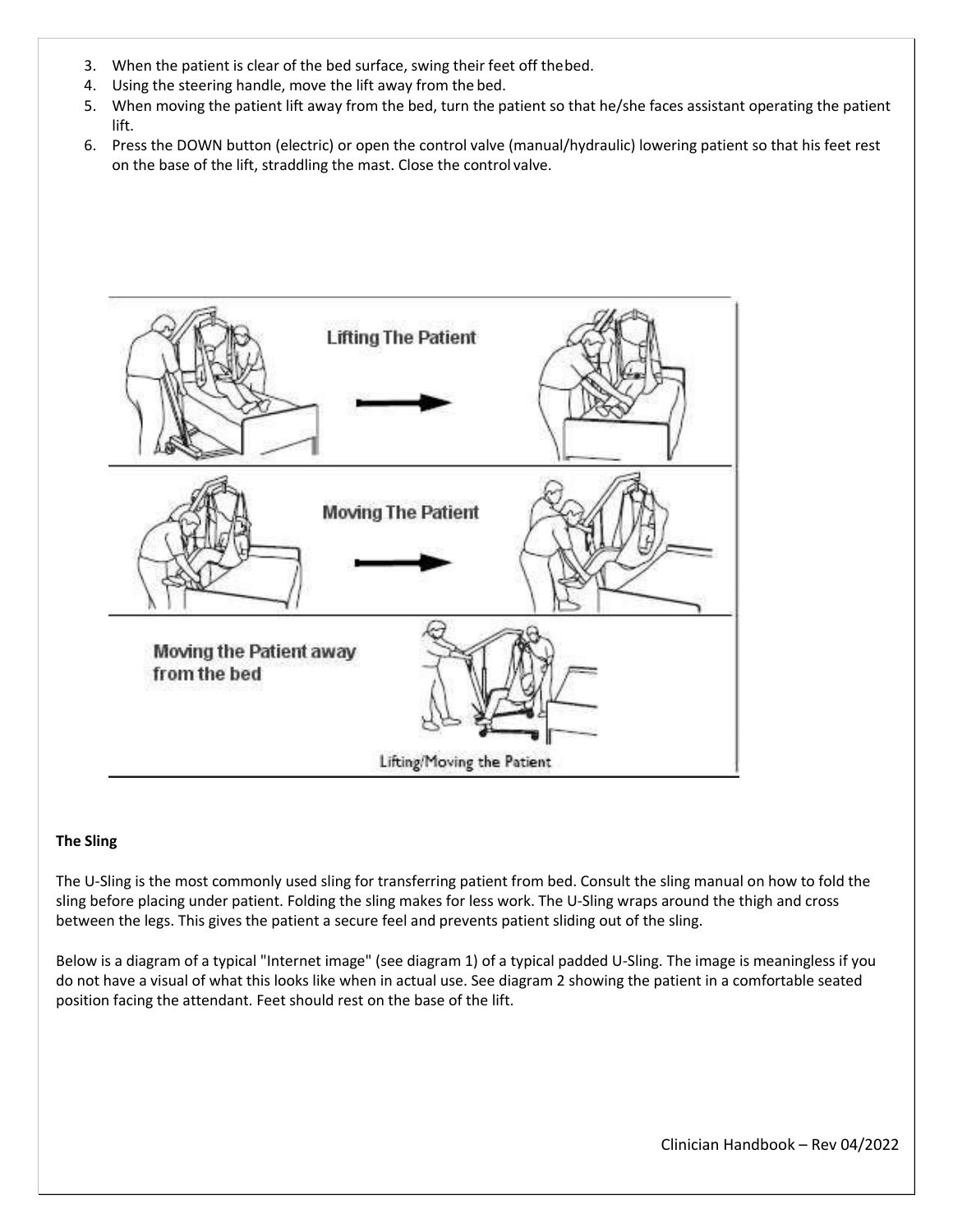| <b>Typical U-Sling</b>                   |                                       |
|------------------------------------------|---------------------------------------|
| Diagram 1                                | Diagram 2                             |
| Typical U-Sling Diagram (Internet Image) | Visual of sling being used by patient |
|                                          |                                       |

#### **Applying the Sling:**

- Roll patient so they are resting on their side. Put the folded sling behind the patient's back and roll patient onto their back.
- Pull the leg loops forward and under the thigh.
- Cross the loops
- Roll the base as far under the bed as possible locating the cradle over the patient. Be careful not lower the frame onto the patient.
- The parking brakes (caster locks) should not be on when lifting the patient, let the lift move a little with the weight adjustment.
- When both sides of the sling are attached to their respective sides of the cradle, raise the patient slowly. If patient is in a hospital bed it will help to raise the head section slightly.
- Raise the patient until buttocks are just above the mattress. The self-leveling cradle will bring patient into a sitting position. Grasp patient's legs and turn patient so their legs dangle off side off the bed. Do not push or pull patient off of bed. Lower bed if you need more clearance.
- Grasp steering handles and move lifter away from the bed. Move patient into position over the seat of wheelchair. Make sure wheelchair brakes are on.
- Lower patient into wheelchair or other transport device.

#### **How to Fit Sling From a Lying Position**



Draw sheet roll the patient onto the sling, ensuring that the top of the commode aperture is at the base of the spine.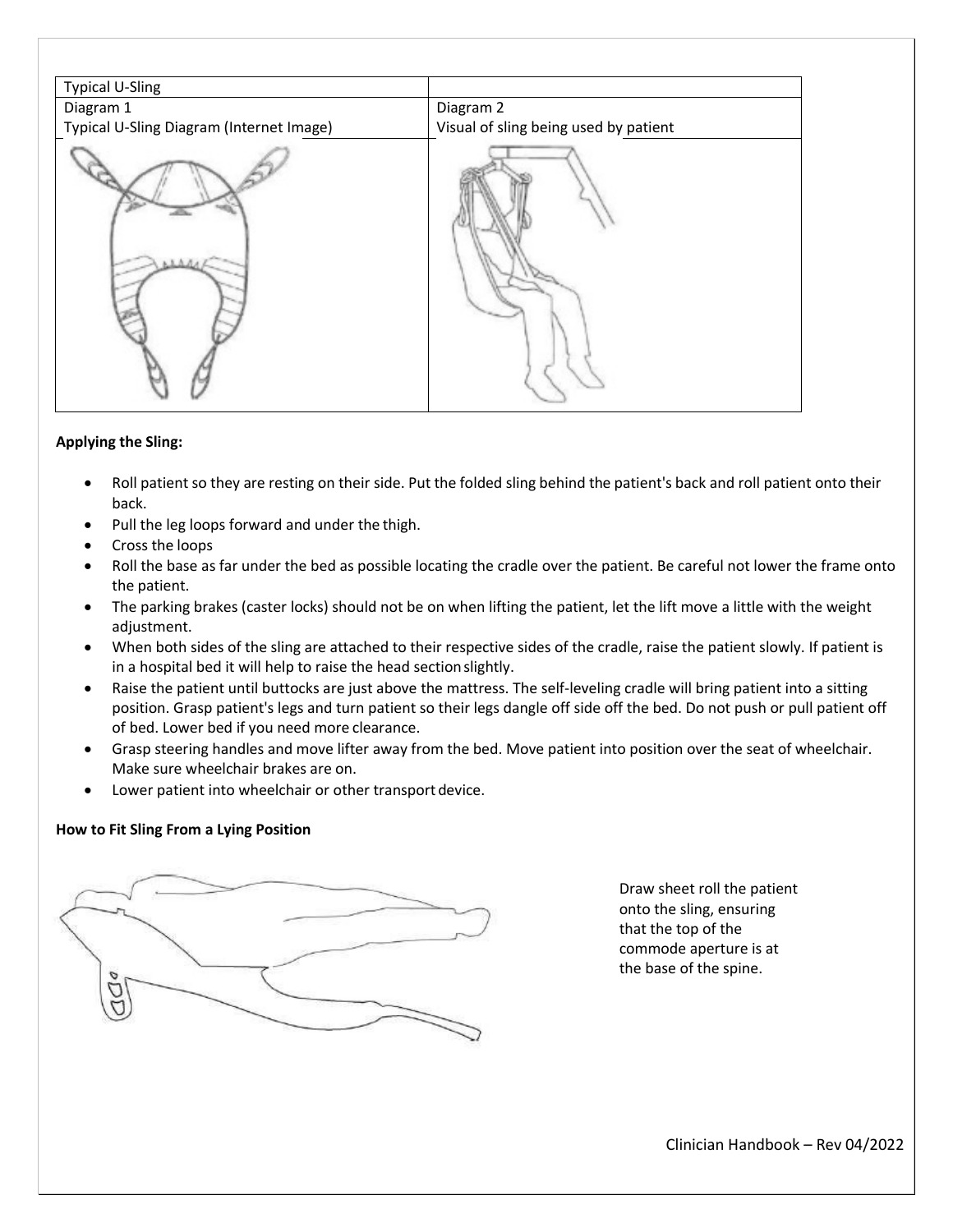

Bring the leg support straps up and between the client's legs and proceed as from the seated position, attaching to the shortest possible loops. If you are going to place the patient on a high bed it may be necessary to lower the patient onto an intermediate surface and adjust the strap length.

# **How to use a Hoyer Lift Sling**

**Degree of difficulty to use:** 

You can measure the degree of difficulty of using a Patient Lift Sling by the type of sling and the position of the patient. It is not really a degree of difficulty, more of a process that can require caregiver patience.

#### **Some slings are easier to use:**

There are several styles or types of Slings for Hoyer and Patient Lifts. U-Slings are the most effective for transfers and toileting, but some patients cannot use a U-Sling. Patients in a supine position may not be capable of using a U-Sling and may require use of a full-body type sling.

- 1. Easy Patients that can sit up, even if only a little, are best candidates for U-Slings. U-Slings are the easiest to use and the patient is not sitting on the sling once seated. Transfer to wheelchair, bed, and commode are easily accomplished with a U-style sling.
	- 1. Side the back support behind the patient
	- 2. Loop the leg straps around patient's leg
	- 3. Attach straps to lift cradle.
	- 4. Raise the patient
- 2. Process We won't say it's harder to use a Full-Body style sling, let us say it's more time consuming. It is indeed a time consuming process that requires caregiver patience.
	- 1. Lay the patient to one side
	- 2. Fold the sling in half (lengthwise)
	- 3. Slide the folded sling under half the body
	- 4. Roll the patient back the other direction
	- 5. Grab the folded part and drag it to the other side
	- 6. Roll the patient back to a supine position on their back
	- 7. Attach the sling to the cradle
	- 8. Slowly raise the patient

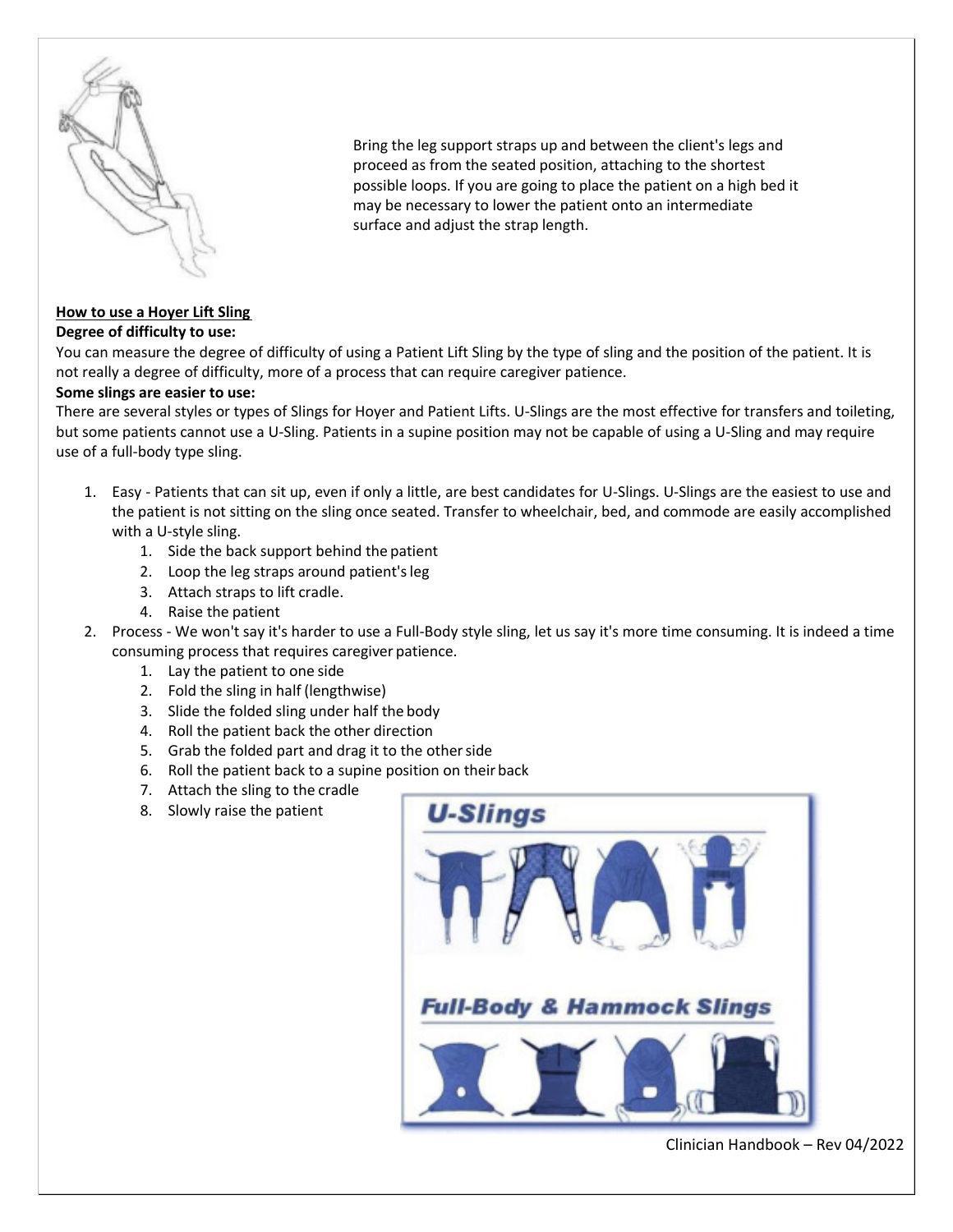#### **DETAILED DIRECTIONS FOR USING COMMON HOYER SLINGS AND PATIENT LIFT SLINGS**

- 1. Arrange all items for a smooth transfer lifter, sling, wheelchair.
- 2. Patient should be in center of twin size bed or to one side of double size bed.
- 3. Roll patient on side away from attendant. (Raise side rail, if equipped, on side opposite attendant).
- 4. For full hammock style slings place sling folded half-way under patient so cut-out is just below tail-bone.
- 5. Place wider piece (seat) under patient's thighs so lower edge of seat is up to knees. Place narrower piece (back) just above small of back. If patient is in hospital bed, position seat sling, then elevate head of bed to facilitate placing back piece.
- 6. Place sling folded half-way under patient so lower edge of seat is slightly below the knees.
- 7. Roll patient towards attendant. Pull sling through (like positioning draw sheet).
- 8. If patient is in chair, you may place sling under patient without lifting patient by following these few simple steps:
	- a. Have leg flaps open.
	- b. Have patient lean forward slightly and slide open portion of sling down to seat and lay leg flaps alongside patient's legs.
	- c. Grasp leg flap on one side of patient and, while holding against knee, pull leg flap forward; repeat with other side until sling is in correct position.
	- d. Bring flap under one thigh and insert ring (A) into snap (A). Repeat for other leg, inserting ring (B) into snap (B), thus enclosing a thigh in each leg flap.
	- e. If you wish to use the sling without containing the thighs, follow instructions above but bring ring (A) to snap (B) and ring (B) to snap (A), crisscrossing flaps under the leg.
- 9. It will help to raise the head of bed after sling is positioned if patient is in a hospital bed.

## **FOR SLINGS/LIFTS WITH CHAINS:**

1. Attach the S-hooks of the chain to the loops of the seat hangers. Hooks should be inserted AWAY from the patient to the outside of the sling.

2. Attach the ends of the chains to the swivel bar hooks. You may hook any link of chain into the swivel bar hook to adjust the height of sling from floor. Make sure links are equal on each side.

3. Attach the S-hooks of the back in links 1, 2 or 3, as required. Count links to be sure there are the same number on each side. Check to see that S-hooks are hooked all the way into the chains. DO NOT PLACE S-HOOKS OF BACK INTO EXCESS PORTION OF CHAIN BUT INTO LINKS BETWEEN SEAT AND SWIVEL BAR!

- 4. Patient's arms should be outside chains if possible. He may hold onto chains if desired.
- 5. Check chains and S-hooks to see that they are properly positioned.

# **FOR OTHER SLINGS WITH CHAINS ONLY:**

1. The 133-S-C chain has the 9th link painted red. Attach the S-hook closest to this link into the hole of the back part. Attach the S-hook of the opposite end into the hole in the seat part of the sling (one chain attached per side). Make sure the S-hooks are hooked all the way into the holes. Hooks should be inserted AWAY from the patient and to the outside of sling.

2. Move the lifter so open end of U-base or end of C-base is under side of bed.

3. Hook the 9th link of the chain (painted red) into the end of the swivel bar. Check to see that links are hooked all the way into the swivel bar. Posture of patient can be changed by varying the link hooked into the swivel bar. It is important that the section of chain from the swivel bar to the patient's back be SHORTER than the section between swivel bar and thigh of patient.

4. Patient's arms may be outside of sling, if desired.

5. STEPS 20-24 FOR SLINGS WITH WEB STRAPS ONLY. S-hooks of the shortest straps of the web straps are hooked into the holes of the back. Make sure "S" hooks are hooked all the way into the holes. Hooks should be inserted AWAY from the patient and to the outside of the sling. Hole to use varies for each individual. Practice to see which is more comfortable.

6. Hook the center strap into the top hole of the seat and the last strap into the last hole of the seat. Make sure S-hooks are hooked all the way into the holes. Hooks should be inserted AWAY from the patient to the outside of the sling.

- 7. Move the lifter so open end of U-base or end of C-base is under side of bed.
- 8. Hook the D-rings of the web straps into the swivel bar hooks.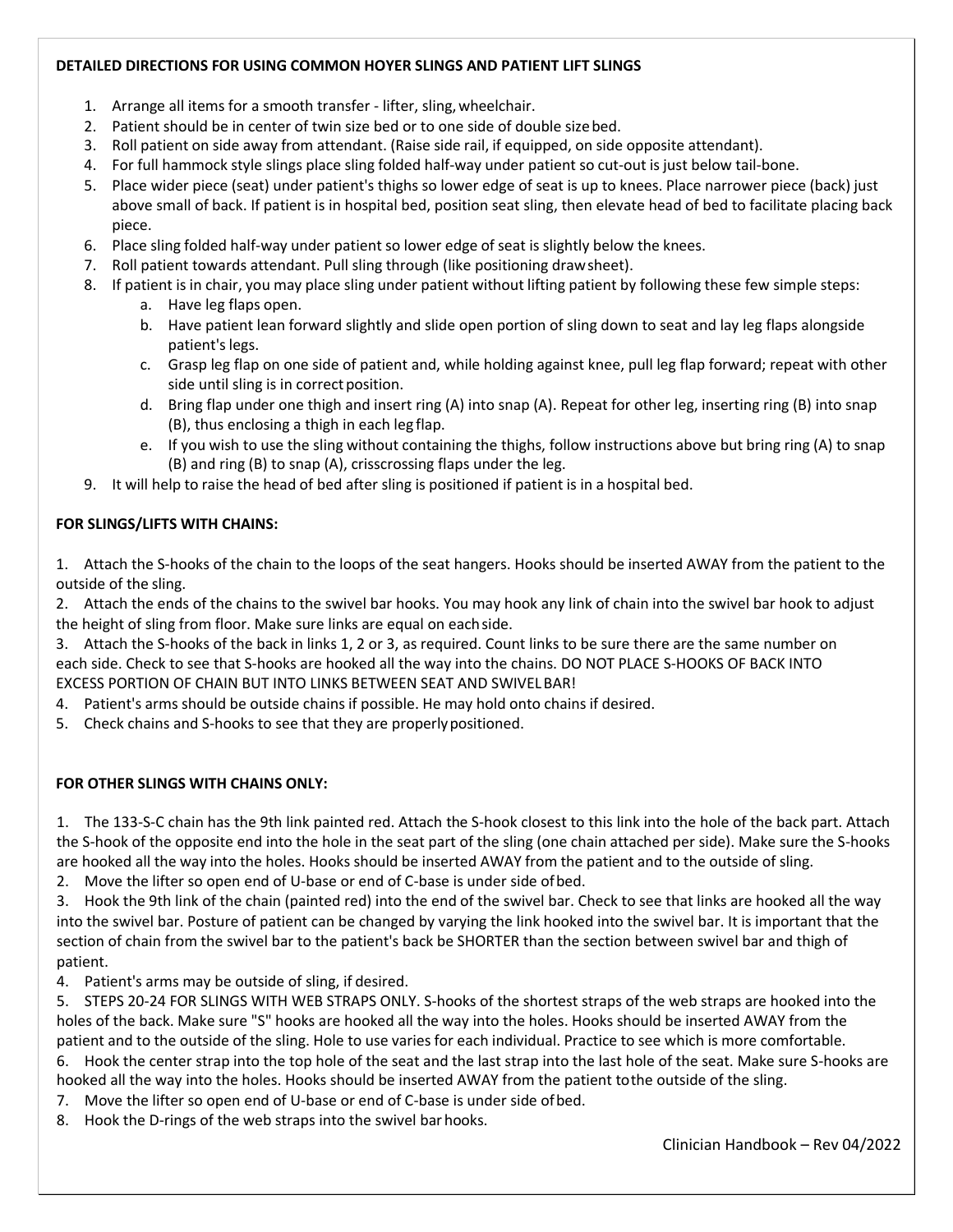9. Check to see that lower edge of seat is still close to knees and S-hooks are still properly positioned.

10. Pump hydraulic jack handle. Partially lift the patient; check S-hooks and swivel bar for proper hook-up. Continue pumping. Steering handle may be held to steady the pumping.

11. Raise patient until buttocks are just clear of the bed. Swing patient's feet off bed and turn patient to face mast. Grasp steering handles and move patient away from bed. Lower patient as soon as he is clear of bed to keep center of gravity low. Position patient over chair or commode. You may have to raise him from the lower position. U-base or C-base fits around chair. Wheelchair may be

brought and positioned under patient. Lock wheelchair locks prior to lowering patient into chair.

If jack has a pin release, press handle SLOWLY towards pump body. Lower patient slowly. Guide his descent. Push gently on his knees as he is being lowered so correct sitting position will result. After reaching seat, press handle against pin and press down on boom.

If the jack has a turn knob release, lower patient by turning the release knob gently to the left. Guide his descent. Push gently on his knees as he is being lowered so correct sitting position will result. After reaching seat, open release knob a turn and press down on boom.

Detach web straps/chains from swivel bar and move lifter away. Then remove web straps/chains from sling. Patient may remain on sling or sling may be removed in reverse of above.

#### **TO RETURN PATIENT TO BED:**

- 1. Same procedure in reverse. Check to see that S-hooks are properly positioned in sling. Make sure S-hooks are not caught on chair arms as patient is being lifted. 2. Center patient over bed and lower gently. USING SLING FOR COMMODE USE (MODELS 9, 111, 113, 115, 117 & 127)
- 2. Keep web straps or chains taut to hold patient in a comfortable sitting position.
- 3. Adjust clothing before moving lifter to straddle commode.

USE CARE, DISCRETION AND COMMON SENSE TO DETERMINE IF A SEVERELY SPASTIC OR HANDICAPPED PERSON CAN BE LIFTED WITH A HOYER LIFTER.

**PLEASE NOTE:** Web straps (W-C) are the only set to be used with the 110, 111, 114, 115 and 127 slings. 133-S-C or 132-S-C chains are the only set to be used with 112, 113, 117, 118 and 123 slings. 134-S-C chains are the only chain set to be used with the 9 sling.

#### **WASHING INSTRUCTIONS**

Machine wash warm or cold. Air dry or very low dryer heat. DO NOT USE BLEACH. Do not wash with other colors. Remove bars before washing. (The bars and seat hangers of the two-piece slings are not removable. It is recommended that these be hand washed.)

Hoyer Lift and Hoyer Sling instructions taken from [www.phc-online.com.](http://www.phc-online.com/)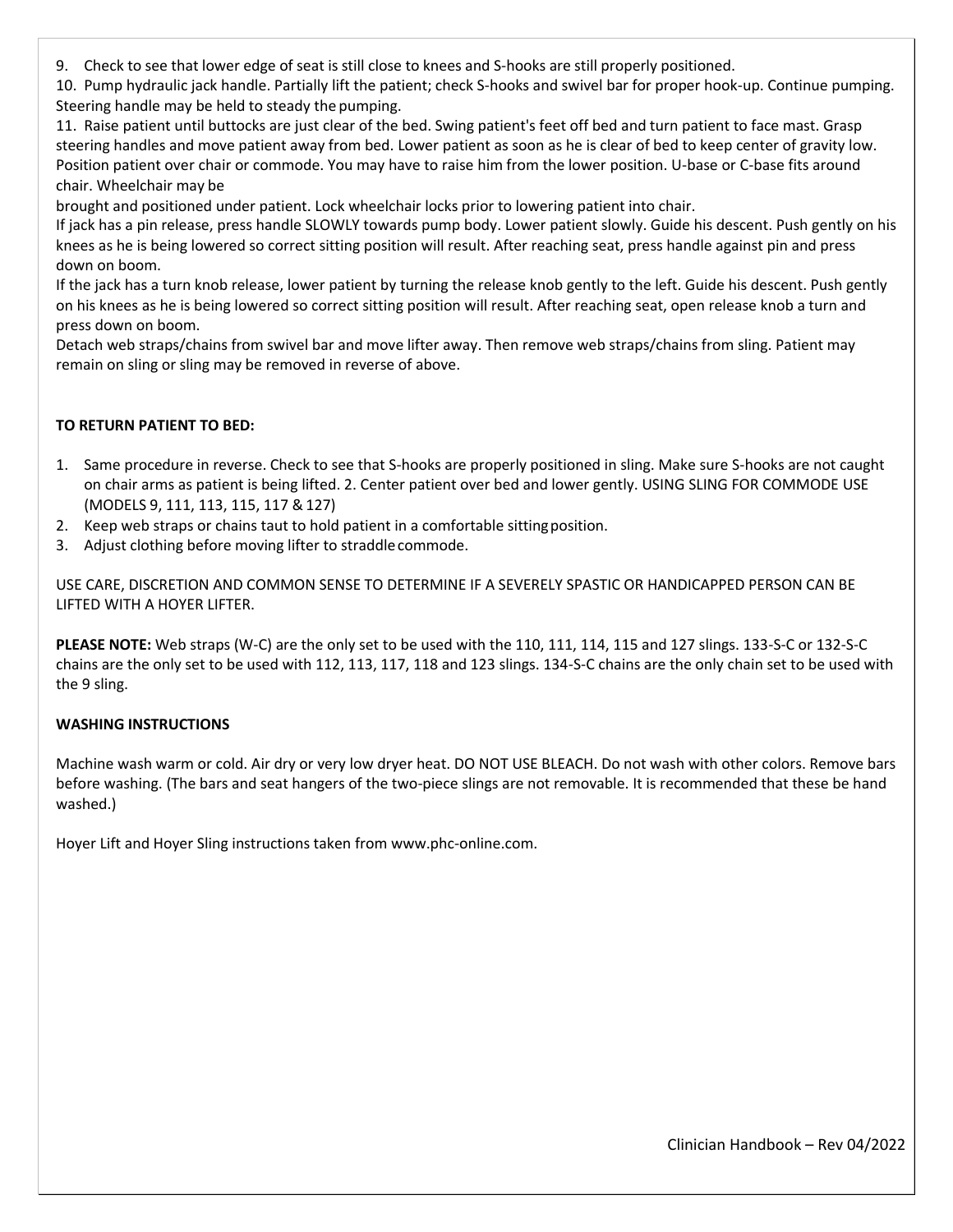#### **v. Care and Use of a PEG Tube**

- **Always flush the PEG tube before and after each use**. This helps prevent blockage from formula or medicine. Use at least 2 tablespoons (30 milliliters) of water to flush the tube. **If the PEG tube becomes clogged, try to unclog it as soon as you can**. Flush PEG tube with a 60 milliliter (mL) syringe filled with warm water.
- **Check Residuals** prior to medication administration and periodically during feedings. Gently pull back on the plunger of the syringe to pull out any liquid from the stomach. Do not use too much force or the tube may collapse.
- **Check the PEG tube daily**.
	- o **Check the length of the tube from the end to where it goes into the body**. If it gets longer, it may be at risk for coming out. If it gets shorter, let the physician know right away.
	- o **Check the bumper** (piece that goes around the tube, next to the skin). It should be snug against the skin. Tell physician if the bumper seems too tight or too loose.
- **Use an alcohol pad to clean the end of the PEG tube**. Do this before you connect tubing or a syringe to PEG tube and after you remove it. When you disconnect tubing or a syringe, do not let the end of the PEG tube touch anything.

#### **How to use the PEG tube**

- Confirm what type of feeding is ordered. The patient may need a bolus, intermittent, or continuous feeding. A bolus feeding is when formula is given over a short period of time. An intermittent feeding is scheduled for certain times throughout the day. Continuous feedings run all the time.
- If assigned private duty, communicate with patient/ family what type of feeding and how often.

#### **Routine skin care**

- **Clean the skin around the tube 1 to 2 times each day**. Ask patient/family what instructions the healthcare provider has given to clean your skin, and follow those instructions. Check for redness and swelling in the area where the tube goes into the body. Check for fluid draining from the stoma (the hole where the tube was put in).
- **Gently turn the tube daily** after stitches come out. This may decrease pressure on the skin under the bumper. It may also help prevent an infection.
- Keep the skin around the PEG tube dry. This will help prevent skin irritation and infection.

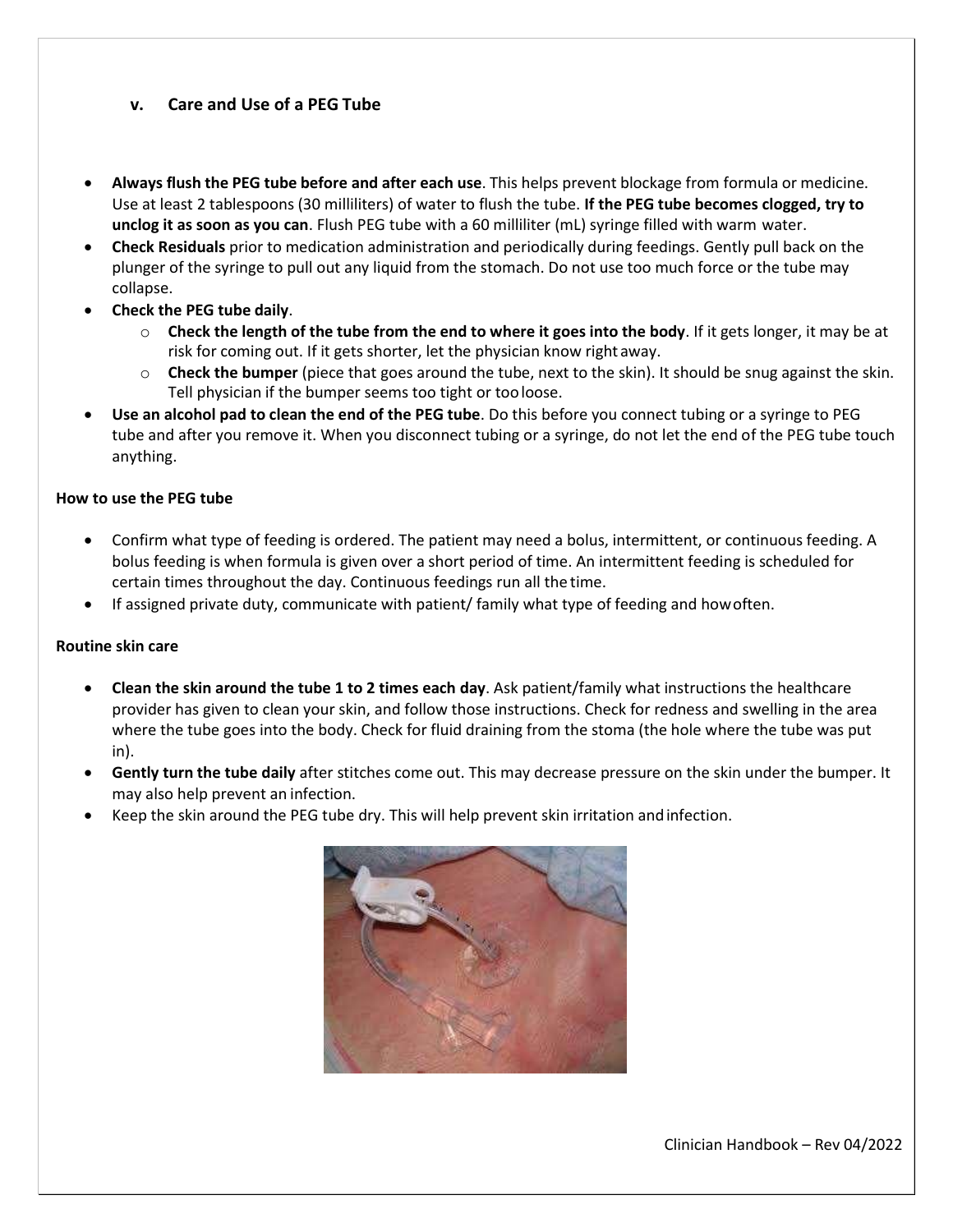#### **vi. Care for a Tracheostomy Tube**

Routine tracheostomy care should be done at least once a day. Please follow all client/facility policies and procedures. Below is a basic guideline to general care, individual patient supplies may be slightly different.

- 1. Gather the following supplies:
	- Two non-sterile gloves
	- A clean basin (or sink)
	- Hydrogen peroxide and water (Use distilled water if they have a septic tank or well water)
	- Clean 4 x 4 fine mesh gauze pads
	- Clean cotton-tipped swabs, pipe cleaners or small brush
	- Clean washcloth and towel
	- Trach tube ties
	- Clean scissors
- 2. Wash your hands thoroughly with soap and water, apply gloves.
- 3. If the trach tube has an inner cannula, remove it. (If the trach tube does not have an inner cannula, go to step 12.)
- 4. Hold the inner cannula over the basin and pour the hydrogen peroxide over and into it. Use as much hydrogen peroxide as you need to clean the inner cannula thoroughly. Clean it with pipe cleaner or brush.
- 5. Thoroughly rinse the inner cannula with water. Dry the inside and outside of the inner cannula completely with a clean 4 x 4 fine mesh gauze pad. Reinsert the inner cannula and lock it in place.
- 6. Inspect the skin around the stoma for redness, hardness, tenderness, drainage or a foul smell. If you notice any of these conditions, call physician after you finish routine care.
- 7. Soak the cotton-tipped swabs in a solution of half hydrogen peroxide and half water. Use the swabs to clean the exposed parts of the outer cannula and the skin around the stoma.
- 8. Wet the wash cloth with water. Use the wash cloth to wipe away the hydrogen peroxide and clean the skin.
- 9. Dry the exposed outer cannula and the skin around the stoma with a clean towel.
- 10. Change the trach tube ties if applicable.
	- Measure and cut a piece of tie long enough to go around the neck twice. Cut the tie at an angle (Illustration 17c.) so it is easier to insert the tie into the neck-plate.
	- Untie one side of the old tie and remove that side from the neck-plate. Do not completely remove the old tie until the new one is in place and is securely fastened.
	- Holding the trach tube in place, lace the tie through one hole of the neck-plate, around the back of the patient's neck, through the other hole of neck-plate, and again around the back of the neck.
	- Pull the tie snugly and tie a square knot on the side of neck. There should be enough space for no more than two fingers between the tie and neck. (Illustration 17d.)
	- Cut, remove and discard the old tie. If you have a cuffed trach tube, be careful not to cut the cuff balloon when removing the old trach tube tie.



11. Place a fine mesh gauze under the tracheostomy tie and neck-plate by folding it or cutting a slit in it. *Note: Some brands of mesh gauze are pre-cut.* 

*Important: Do not use 4 x 4 gauze or toppers – they contain cotton fibers which could clog the airway.* 

- 12. Remove your gloves and throw them away.
- 13. Wash your hands with soap and warm water.
- 14. Wash the basin and small brush with soap and warm water. Dry them and put them away.
- 15. Put the used washcloth and towel in the laundry.
- 16. Wash your hands again with soap and warm water.
- 17. Suction the trach tube.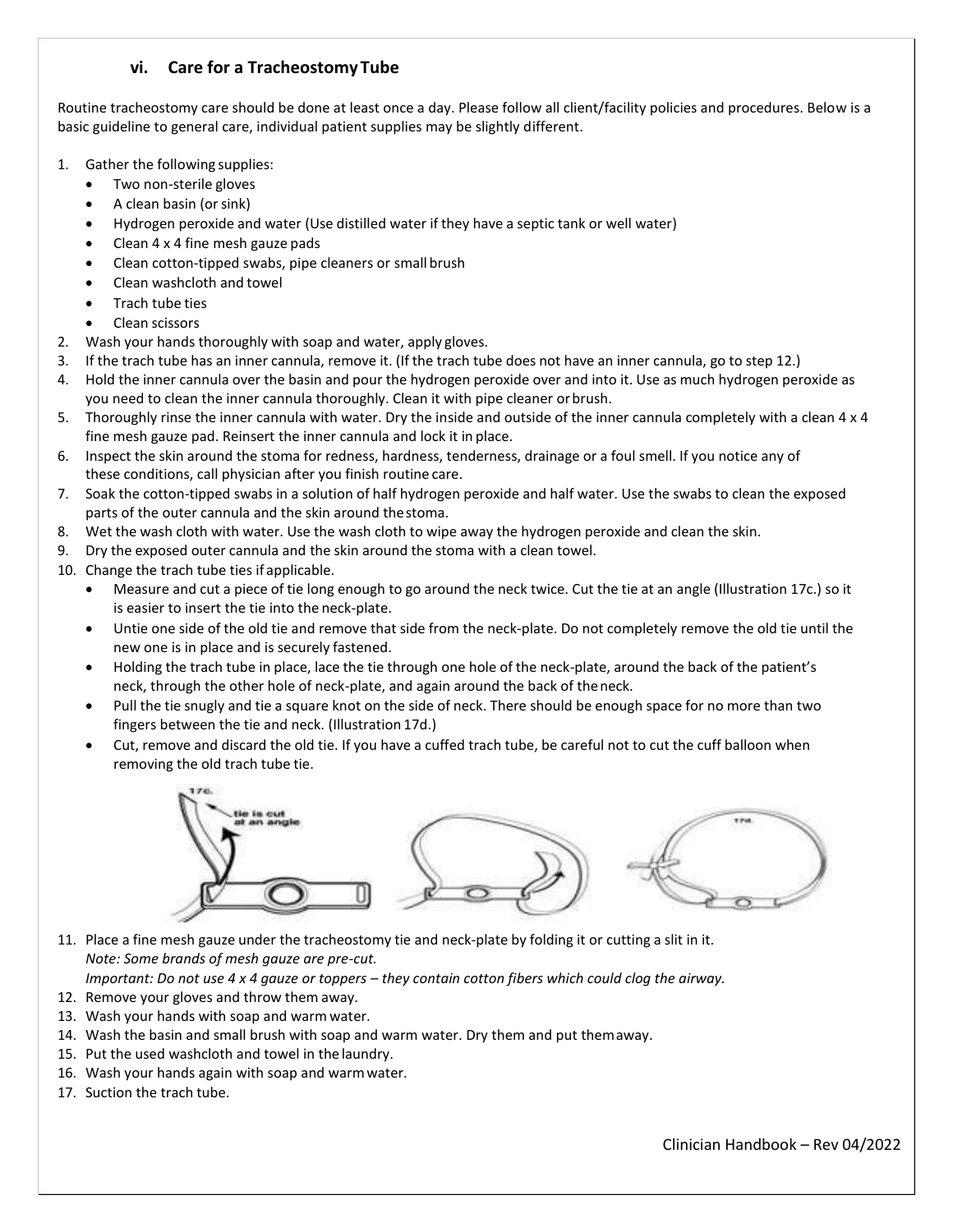#### **vii. Ebola Information Guidelines**

Particular to recent Ebola entry to United States and increasing incidence of "Mega Germs"

We know we are lacking the identity of the natural reservoir host of Ebola, meaning we do not know how the virus first appeared in a human being. There are many ideas floating around, but no real conclusions. So what we do know is this, Ebola is spread through direct contact (break in skin or mucous membranes) with the following:

- Blood or body fluids (including but not limited to sweat, saliva, sinus drainage, sputum, vomit, breast milk, feces, urine, semen) – of anyone symptomatic or sick with Ebola
- $\triangleright$  Objects contaminated with the virus, such as needles and syringes Infected animals

Obviously, Healthcare workers are at high risk due to their exposure to contaminated equipment, waste, and patients, so to prevent exposure or if exposed to the virus:

- $\checkmark$  ALWAYS practice careful hygiene such as frequent hand washing with soap and water or an alcohol based hand sanitizer, avoid direct contact with blood and body fluids.
- $\checkmark$  Unless properly garbed in protective gear, DO NOT HANDLE medical equipment, needles, bedding, clothes, etc that has been in contact with an infected patient.
- $\checkmark$  IF you are exposed, be prudent and self-monitor your health for 21 days, report exposure to your employer, facility of assignment and the CDC. Follow instructions from your employers and CDC as to isolation or restricted movement.
- $\checkmark$  Wear protective clothing when you feel your risk of exposure is heightened (such as ER, Trauma Center and Critical Care Assignments). The protective gear should include at least mask, gloves, gowns, and eye protection, and shoe covers. Head covers that cover head and neck should be seriously considered.
- $\checkmark$  Work in a "buddy system", have someone observe your gowning both at point of putting it on and taking it off, just a good back up that there is no inadvertent break in protocol.
- Review hospital infection control and sterilization methods with core hospital personnel.
- $\checkmark$  While you most likely will not be put in a position to care for a confirmed case of Ebola, if you suspect you are dealing with a prospective case, ISOLATE THE PATIENT IMMEDIATELY. Notify the authorities immediately of your exposure and follow the instructions to the letter.
- $\checkmark$  If you are working in a high risk area, demand as much disposable equipment as possible and all non-dedicated, nondisposable medical equipment used should be cleaned and disinfected according to hospital policy.
- $\checkmark$  If you were to develop sudden onset of fever, intense weakness or muscle pains, vomiting, diarrhea, or any signs of hemorrhage after an unprotected exposure (i.e. not wearing recommended PPE at the time of patient contact or through direct contact to blood or body fluids) to a patient with Ebola should
	- not report to work or should immediately stop working
	- notify their supervisor
	- **•** seek prompt medical evaluation and testing
	- notify local and state health departments
	- comply with work exclusion until they are deemed no longer infectious to others

 For asymptomatic Healthcare workers who had an unprotected exposure (i.e. not wearing recommended PPE at the time of patient contact or through direct contact to blood or body fluids) to a patient with Ebola HF

 should receive medical evaluation and follow-up care including fever monitoring twice daily for 21 days after the last known exposure.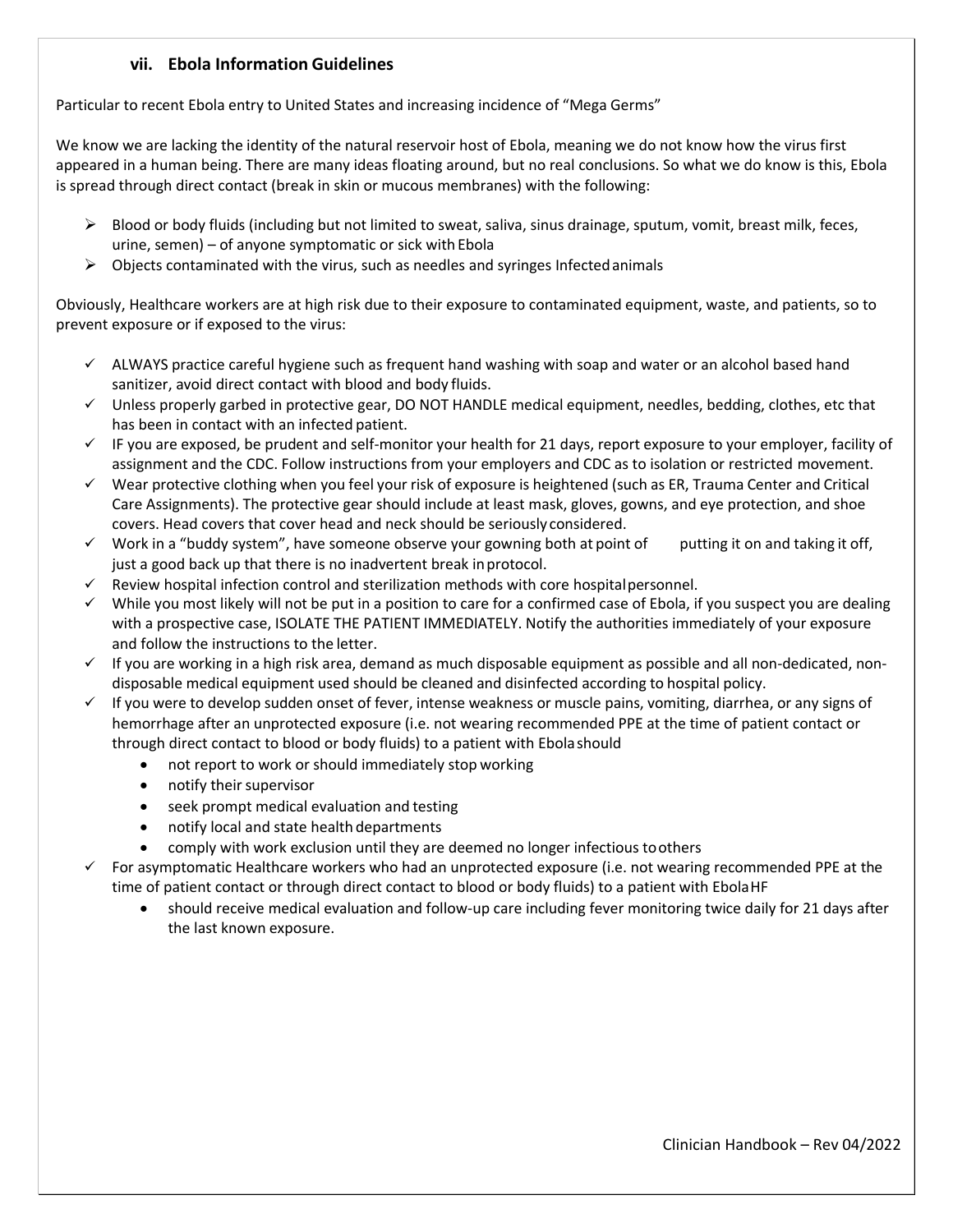#### **viii. COVID-19 Information**

COVID-19 (coronavirus disease 2019) is a disease caused by a virus named SARS-CoV-2 and was discovered in December 2019 in Wuhan, China. It is very contagious and has quickly spread around the world.

COVID-19 most often causes respirator[y symptoms](https://www.cdc.gov/coronavirus/2019-ncov/symptoms-testing/symptoms.html) that can feel much like a cold, a flu, or pneumonia. COVID-19 may attack more than your lungs and respiratory system. Other parts of your body may also be affected by the disease.

- Most people with COVID-19 have mild symptoms, but some people become severely ill.
- Some people including those with minor or no symptoms may suffer fro[m post-COVID conditions](https://www.cdc.gov/coronavirus/2019-ncov/long-term-effects/index.html) or "long COVID".
- Older adults and people who hav[e certain underlying medical conditions](https://www.cdc.gov/coronavirus/2019-ncov/need-extra-precautions/people-with-medical-conditions.html?CDC_AA_refVal=https%3A%2F%2Fwww.cdc.gov%2Fcoronavirus%2F2019-ncov%2Fneed-extra-precautions%2Fgroups-at-higher-risk.html) are at increased risk of severe illness from COVID-19.
- Hundreds of thousands of people have died from COVID-19 in the United States.

#### **How to Protect Yourself & Others**

- Get Vaccinated and stay up to date on your COVID-19 vaccines
- Wear a mask
- Stay 6 feet away from others
- Avoid poorly ventilated spaces and crowds
- Test to prevent spread to others
- Wash your hands often
- Cover coughs and sneezes
- Clean and disinfect
- Monitor your health daily
- Follow recommendations for quarantine
- Take precautions when you travel

#### **ix. Bloodborne Infectious Diseases**

The following link will provide you with training and guidelines to address Bloodborne infectious Diseases. This information is provided by Centers for Disease Control and Prevention in collaboration with the National Institute for Occupational Safety and Health. <https://www.cdc.gov/niosh/topics/bbp/>